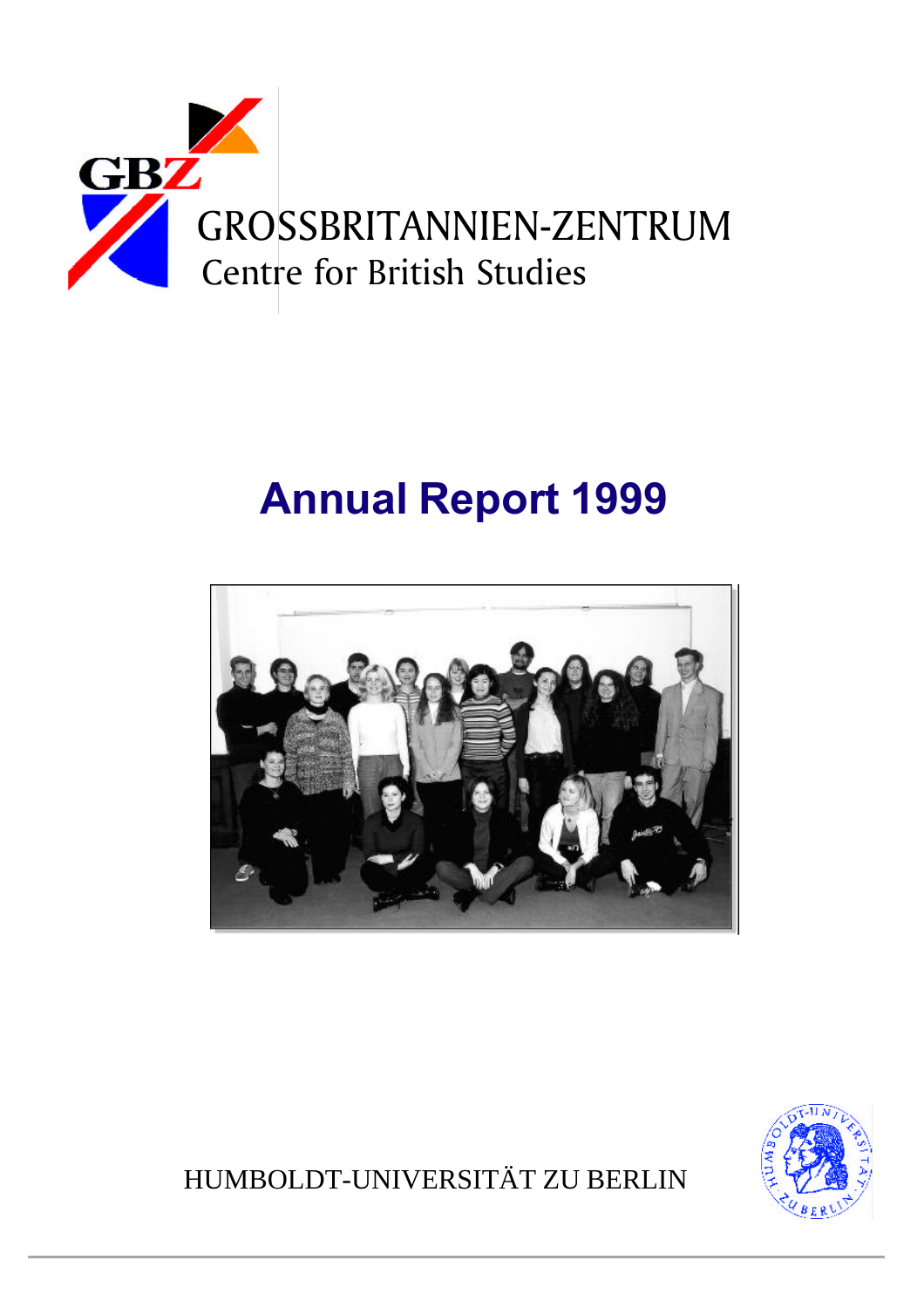







Chairman **Sir Christopher Mallaby GCMG, GCVO** Ambassador to Germany 1988-1992

**Dr. Elke Leonhard MdB Vorsitzende** des Ausschusses für Kultur und Medien des Deutschen Bundestages

> **Hans Leukers** Mitglied des Vorstandes der Bankgesellschaft Berlin

**Professor William E. Paterson OBE, FRSA, FRSE** The University of Birmingham Director of the Institute for German Studies

> **Giles Radice MP** House of Commons

**Dr. Klaus D. Schübel** Vorstandsmitglied der Readymix AG für Beteiligungen

**Professor Gerd Stratmann** Ruhr-Universität Bochum Englisches Seminar

**Professor The Lord Watson of Richmond CBE** Chairman-Marsteller Europe







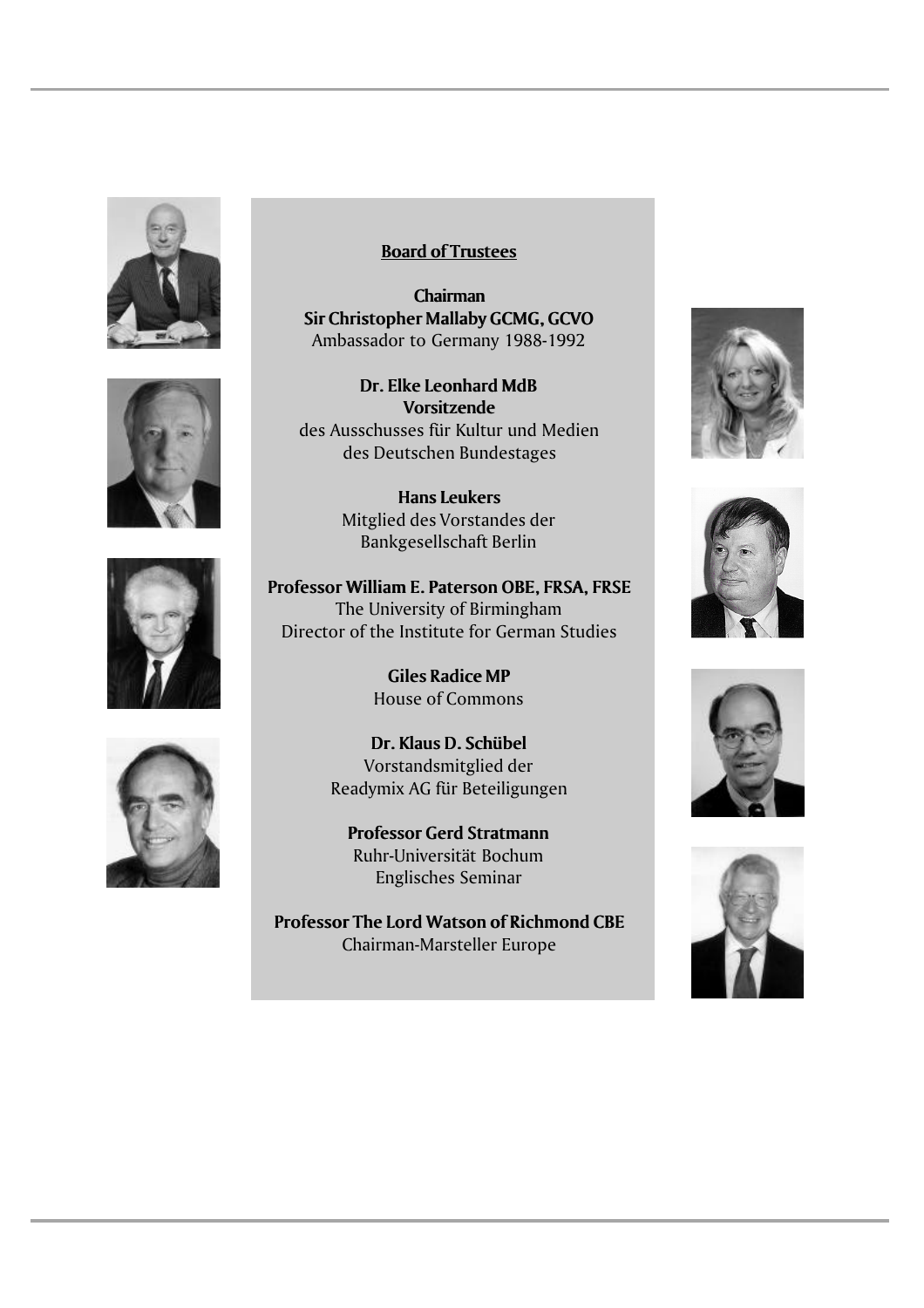# **Contents**

| The Centre for British Studies                             |    |  |                |
|------------------------------------------------------------|----|--|----------------|
| The Centre in 1999                                         | 3  |  |                |
| <b>Staff</b>                                               | 4  |  |                |
| <b>Teaching</b>                                            | 6  |  |                |
| • Winter Semester 1998/1999                                | 6  |  |                |
| • Summer Semester 1999                                     | 6  |  |                |
| <b>Master in British Studies (M.B.S.)</b>                  | 7  |  |                |
| • Inauguration: Lecture by Lord Dahrendorf                 | 7  |  |                |
| • Course Description                                       | 8  |  |                |
| • M.B.S. Students                                          | 9  |  |                |
| <b>Research</b>                                            | 10 |  |                |
| • Projects                                                 | 10 |  |                |
| • Publications                                             | 12 |  |                |
| <b>Events</b>                                              | 14 |  |                |
| • Board Meeting, Panel Discussion                          | 14 |  |                |
| • The Year's Activities                                    | 15 |  |                |
| • Lectures                                                 | 18 |  |                |
| <b>Guests at the Centre</b><br><b>Sponsorship Projects</b> |    |  |                |
|                                                            |    |  | <b>Library</b> |
| <b>From our Press Files</b>                                |    |  |                |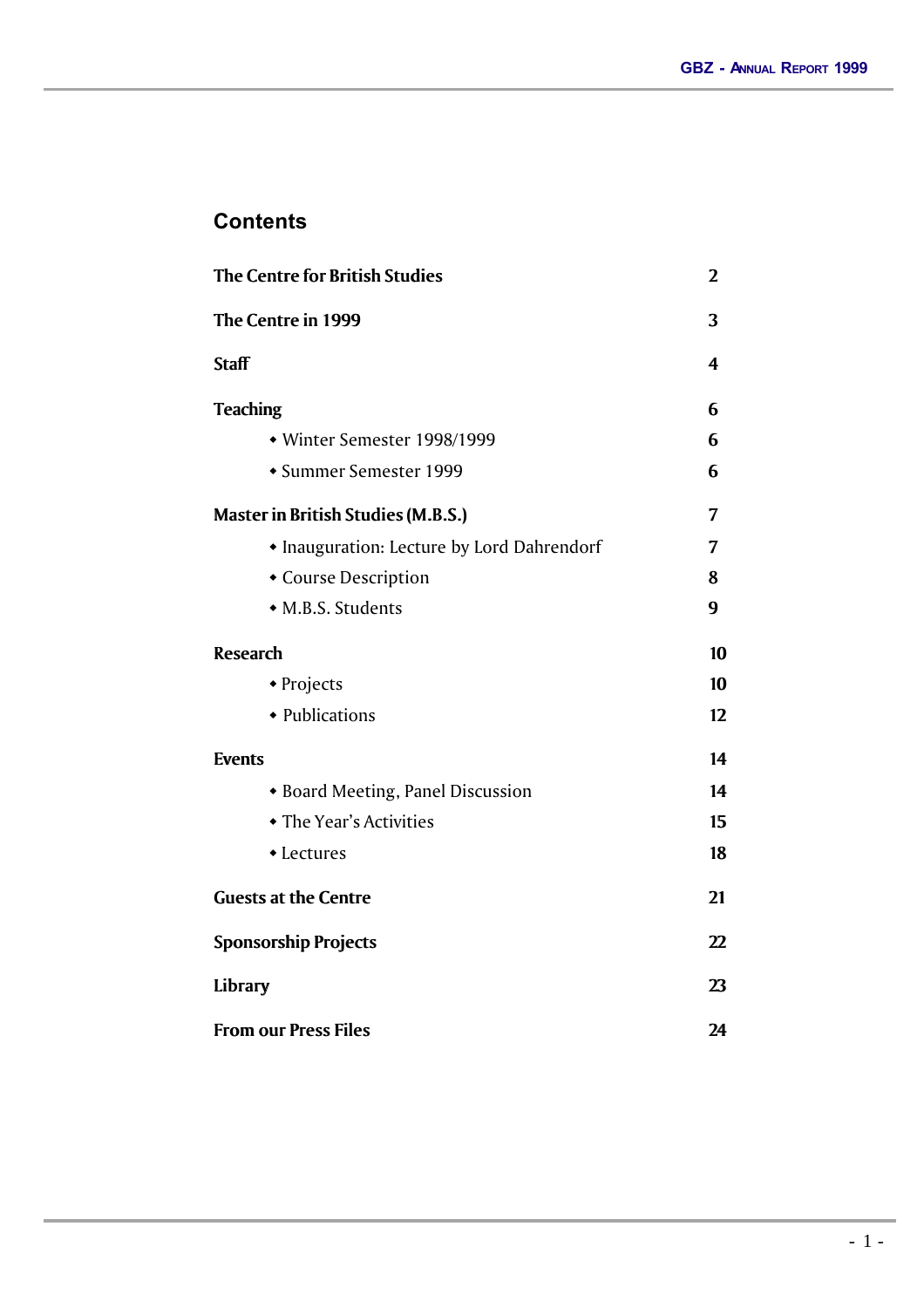# **The Centre for British Studies**

The Centre for British Studies at the Humboldt University Berlin was set up in 1995 as a teaching and research institute with a broad interdisciplinary agenda. It is so far the only one of its kind in a German-speaking country.

The goals of the Centre's work are:

- 1. To offer a Master in British Studies as a postgraduate degree. This 18 months' Master course will give students the opportunity to add competence in British Studies to qualifications acquired in their first degree course. It will prepare them for executive positions in firms and public institutions with strong links with the United Kingdom or other English-speaking countries. The course will include a three months' internship in a company or a public institution in Britain. The Centre will also involve 'practitioners' from German and British companies and financial institutions, the media, law firms and the arts in its Master programme, so that its students will not only be offered classes by university teachers, but also be in constant contact with people running businesses, banks, theatres, museums and other public service institutions.
- 2. To carry out comprehensive research programmes focusing on Britain's special position as a pioneer within the modern industrialised world. For centuries, Britain has had a distinctive and often formative influence on Europe and the world in areas as diverse as science, history, economics, law, language, literature and the media, and still continues to make a decisive contribution to global modernisation.
- 3. To provide in the heart of Berlin and close to Germany's political centre – a forum for lectures, seminars and conferences on Anglo-German topics of general interest.

#### **Academic staff:**

The Centre for British Studies has a core staff of three professors and seven junior lecturers and researchers, two of whom are funded by the Deutsche Forschungsgemeinschaft:

- \* Prof. Dr. Jürgen Schlaeger, Director, Chair for British Literature and Culture, appointed in 1995
- Prof. Dr. Helmut Weber, Chair for British Legal, Economic and Social Structures, 1997
- Prof. Dr. Christiane Eisenberg, Chair for British History since the Restoration, 1998
- Christof Biggeleben M.A., History
- Monika Lacher M.A., Literature and Cultural Studies
- w Martin Liebert, Assessor, Law
- $\bullet$  Marion Müller M.A., M.St., Literature and Cultural Studies
- Katharina Quabeck M.A., Literature and Cultural Studies
- Elfie Rembold M.A., History
- w Sabine Selbig, Assessorin, Law
- Gesa Stedman M.A., Literature and Cultural Studies.

#### **Clerical staff:**

- Corinna Radke M.A., Secretary
- Catherine Smith, Secretary
- $\bullet$  Evelyn Thalheim, Librarian
- Sylvena Zöllner, Administrative Officer.

The Centre also has a supporting staff of parttime student auxiliaries; in 1999 these were:

- Christoph Aschenbrenner, Cultural Studies, Politics and Ethnology
- Anke Börsel, English and German Language and Literature
- $\bullet$  Elke Brehm, Law
- \* Daniela Hohme, English Language and Literature, Cultural Studies
- Jens Kuhlmann, Law
- Laween Maher, Physics
- w Annette Rebsch, Law
- Christine Wiedemann, Politics, History and Philosophy.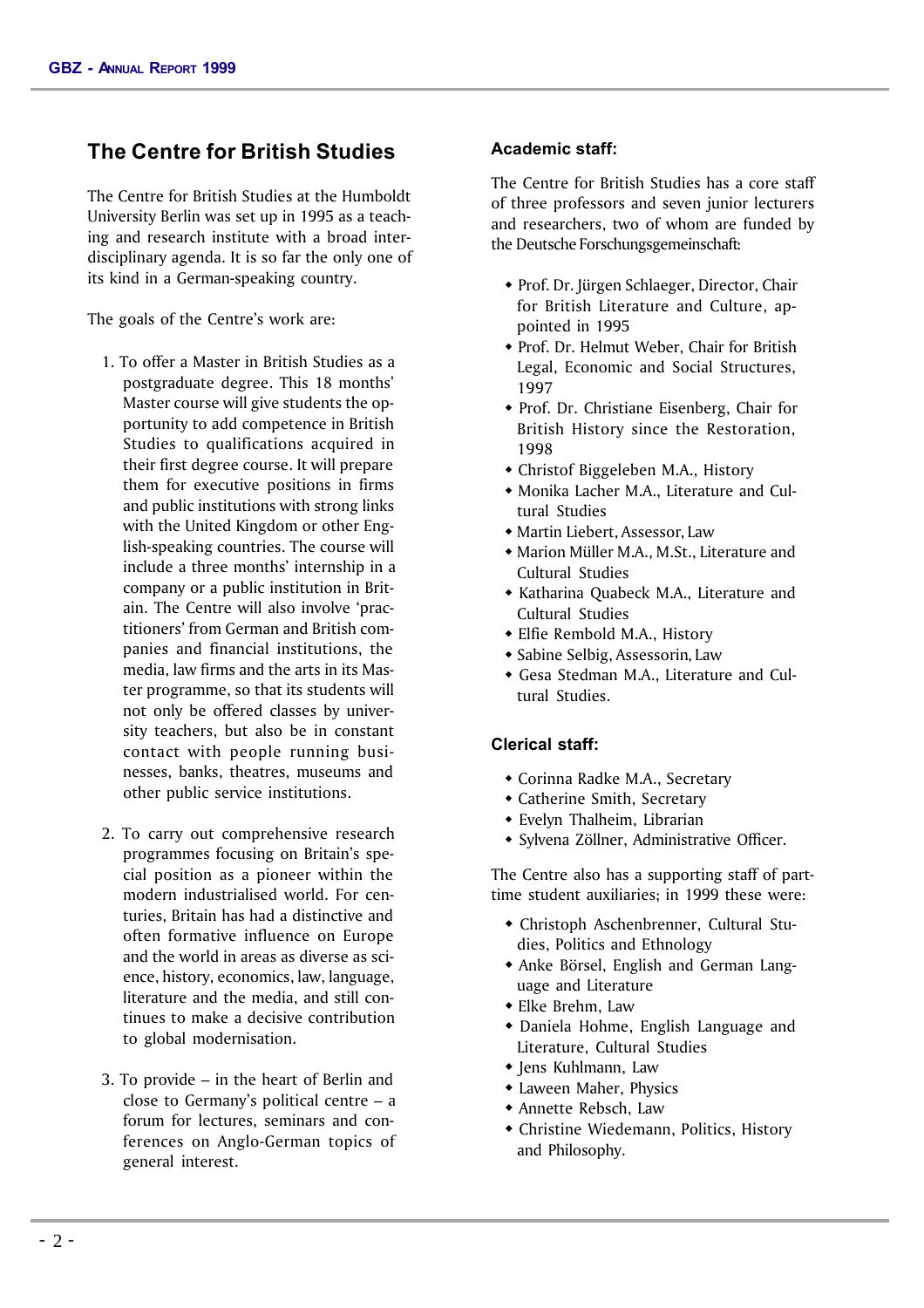# **The Centre in 1999**

It is a particular pleasure to present this annual report of the Centre for British Studies. With the start of its interdisciplinary postgraduate programme "Master in British Studies" the Centre has broadened the range of its activities considerably and added another cornerstone to its mission. 20 students from six different countries and with degrees as varied as Law, Economics, Geography, English and Art History began their studies on October  $4<sup>h</sup>$ . The official opening was held in the Auditorium Maximum of the Humboldt University in the presence of the British Ambassador Sir Paul Lever and a large audience. Lord Dahrendorf gave a lecture on "Tradition und Modernität: Die Zukunft des House of Lords", which opened fascinating insights into the dramatic constitutional change in Britain and was widely reported in the national media. At this point I would like to thank all those who have helped us to get the M.B.S. course on track: the university authorities, the Board of Trustees and the Centre's staff who did all the necessary work of preparation with unabated cheerfulness and enthusiasm.

1999 also saw a change in the Centre's academic staff. Dr. Elfie Rembold successfully finished her dissertation on "Images of History. Regional Nationalism in Scotland and Wales 1911" and has taken up a position at the University of Hanover. Her place was taken by Christof Biggeleben M.A., who joined us in May 1999 to work on his dissertation on "Entrepreneurs and Entrepreneurial Attitudes in Berlin and London, 1890-1961".

The move of the German government to Berlin also brought changes in the staff of the British Embassy with which the Centre has cooperated closely on a number of projects. Antony Ford, Minister at the Berlin Office, returned to London to take up a new position. As in past years the British Council in Berlin and its Director Dr. Simon Cole have been the closest allies of the Centre. Without the support of the Embassy and the British Council the Centre would find it much more difficult to carry on its work so successfully. Those companies which have helped the Centre with generous donations deserve special mention. In particular I would like to thank Readymix AG für Beteiligungen, the Bankgesellschaft Berlin and the Dresdner Bank for their generosity.

Two members of the Centre's Board of Trustees have received well-deserved recognition of their involvement in Anglo-German relationships and public affairs. Professor William Paterson was awarded an O.B.E. and the Bundesverdienstkreuz, and Professor Alan Watson was elevated to the House of Lords and is now Lord Watson of Richmond. We are proud to have them among our friends.

"There is nothing so successful as success." On that note I wish us all the best for the year 2000.

December 1999 **December 1999 Prof. Dr. Jürgen Schlaeger** Director



back row: J. Schlaeger, C. Eisenberg, L. Maher, D. Hohme, S. Zöllner, K. Quabeck, C. Biggeleben, H. Weber; front row: M. Lacher, C. Smith, S. Selbig, G. Stedman, A. Börsel, C. Radke; black dog: Roger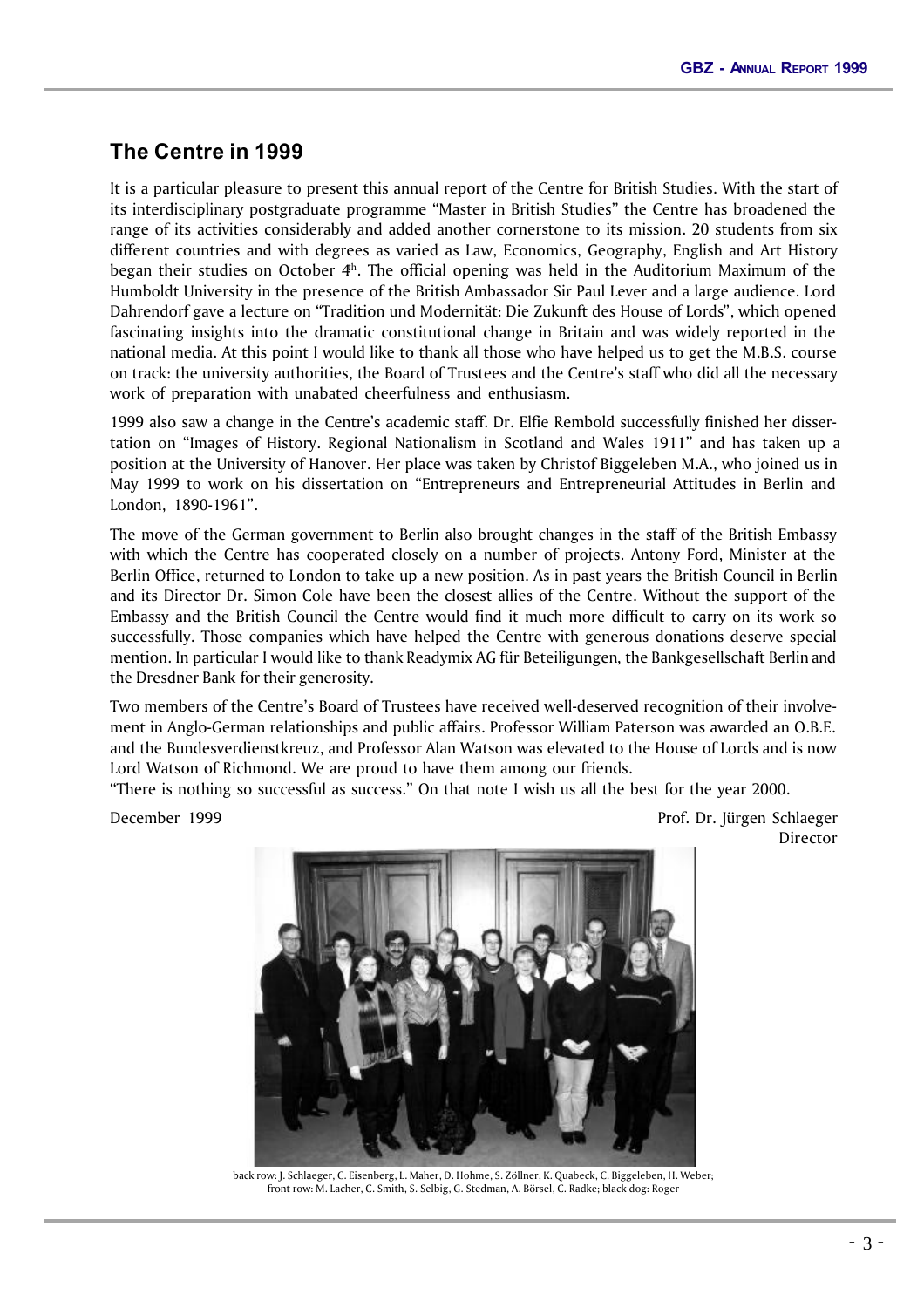## **Staff**

#### **Christof Biggeleben M.A.**

Economic and Social History. Lecturer and research assistant. Studied History and Economics at the Freie Universität Berlin and the University of Essex. Currently working for a doctoral thesis on "Entrepreneurs and Entrepreneurial Attitudes in Berlin and London, 1890- 1961". Further interests include: business history, public relations.

#### **Prof. Dr. Christiane Eisenberg**

Professor of British History since the Restoration. Born 1956. Studied history and social sciences at Bielefeld, where she obtained a Dr. phil. in 1986. After working as a research associate at the Centre for Interdisciplinary Research (University of Bielefeld) in 1986-87 and holding a fellowship at the Institute for Advanced Study in Princeton, N.J. in 1987-1988, she became assistant professor at the University of Hamburg, where she completed her Habilitation in 1996. After deputising for the Social History Chair at the University of Bielefeld and working in a research unit on "Gesellschaftsvergleich" at the history department of the Humboldt University, she joined the Centre for British Studies in October 1998. Main publications: Deutsche und englische Gewerkschaften. Entstehung und Entwicklung bis 1878 im Vergleich (1986), Fußball, soccer, calcio. Der Weg eines englischen Sports um die Welt (ed., 1997), "English sports" und deutsche Bürger. Eine Gesellschaftsgeschichte 1800-1939 (1999).

#### **Monika Lacher M.A.**

Literature and Cultural Studies. Lecturer and research assistant in British literature and culture. Working on a doctoral thesis on the Irish poet and translator James Clarence Mangan. Other interests: poetry, the cultural history of industrialisation.

#### **Martin Liebert,** Assessor

Member of the law unit at the Centre, lecturer and research assistant. Lawyer. Studied political science, history and law in Munich and Berlin. Working on a doctoral thesis in comparative Internet law in Great Britain and Germany.

Responsible for the computer network facilities of the Centre. Further interests besides his little son: politics, history and fiction.

#### **Marion Müller M.A., M.St.**

Literary and Cultural Studies. Studied English and Latin in Bonn, Constance and Oxford. Research assistant in Prof. Schlaeger's research group on the discourses on emotions (funded by the Deutsche Forschungsgemeinschaft). Has recently completed her DPhil on "The Discourse of Emotion in Early Modern England with Special Reference to Non-fictional Texts" at Harris Manchester College, Oxford. Further interests: English Renaissance, the interface of classical and English literature, recusant literature.

#### **Katharina Quabeck M.A.**

Literary and Cultural Studies. Lecturer and research assistant in British literature and culture. Currently working on a doctoral thesis on the discourses on emotions in early twentieth century literature, within the broader framework of Prof. Schlaeger's research group. Further interests: cultural studies; history.

#### **Corinna Radke M.A.**

Foreign language secretary to Prof. Eisenberg and Prof. Weber. Studied English and Spanish at the Humboldt University. Provides organisational and clerical support to the teaching and research activities of the Centre. Deals with administrative matters relating to the recruitment and admission of applicants for the M.B.S. course. Further activities include organising and supervising the publication of conference proceedings and editing the Centre's annual report.

#### **Elfie Rembold M.A.**

Was part of the Centre's history staff until April 1999 completing her doctoral thesis on "Images of History. Regional Nationalism in Scotland and Wales 1911". Dr. Rembold has succeeded in taking up an external academic post at the University of Hanover.

#### **Prof. Dr. Jürgen Schlaeger M.A. (Oxon.)**

Professor of Literature and Culture, and Director of the Centre for British Studies. Born 1940.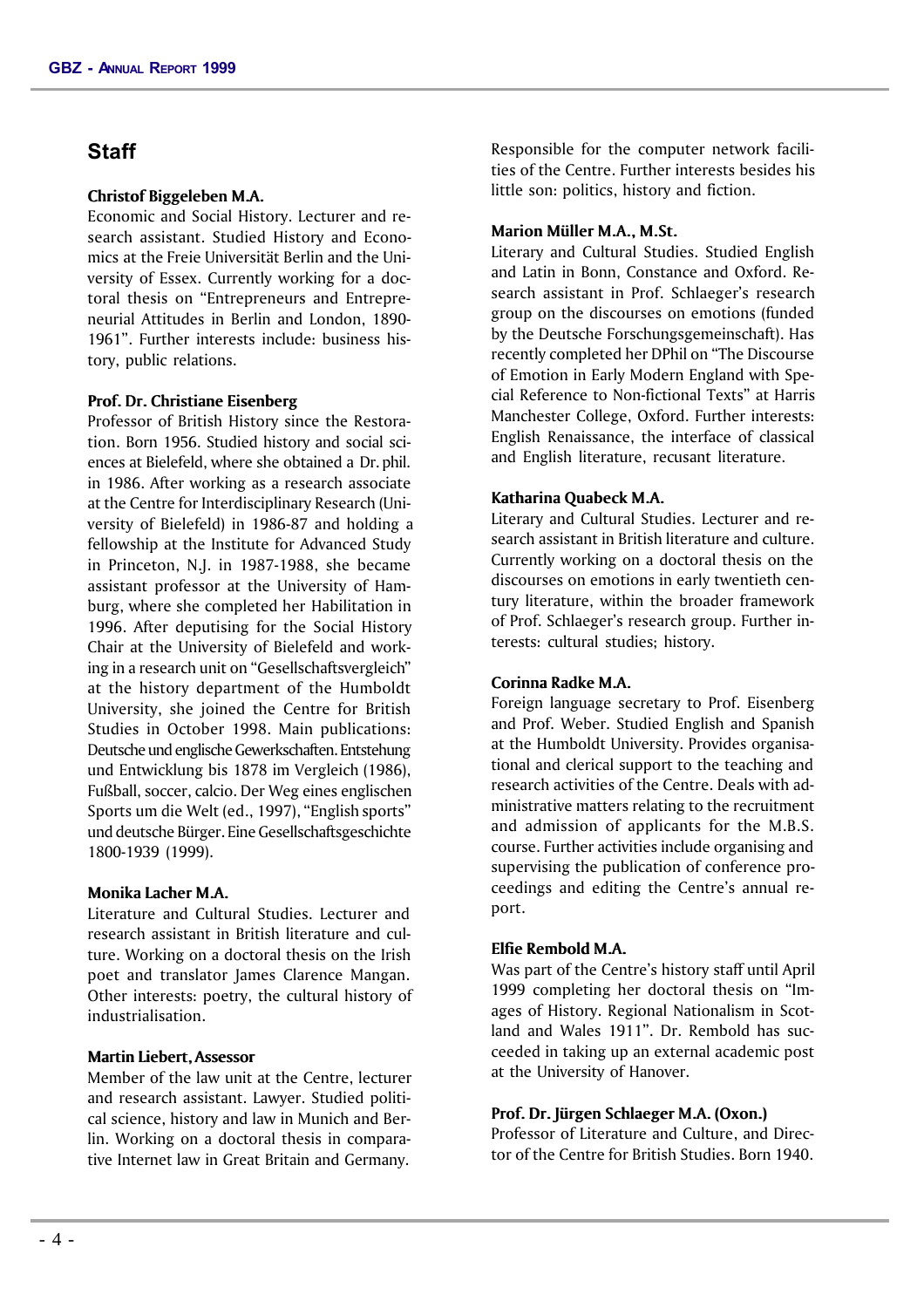Studied history, philosophy, Russian and English at Würzburg and Cologne, and English at Oxford. Has taught English and comparative literature at the University of Constance (Habilitation in 1975) and the University of California, Irvine. Has published widely on literary theory, literary biography, romanticism, and literary anthropology. Co-editor of the Yearbook of Research in English and American Literature (REAL) and member of the editorial board of the Journal for the Study of British Cultures. Board member of the European Society for the Study of English (ESSE) and chairman of the Shakespeare-Preis-Kuratorium of the Alfred Toepfer Stiftung.

#### **Sabine Selbig,** Assessorin

Member of the law unit at the Centre. Studied law in Berlin and Grenoble. Lawyer. Lecturer and research assistant. Is currently doing research for a doctoral thesis in comparative charity law in Scotland, England and Wales, and Germany. Collaborates in a research project with the Charity Law Research Unit at Dundee University.

#### **Catherine Smith**

Foreign language secretary to Prof. Schlaeger. She started working at the centre in March 1996 shortly after it was opened. She is responsible for managing the office of Prof. Schlaeger and his team. Her responsibilities also include the organisation of Prof. Schlaeger's appointments and commitments, together with looking after guests, organising conferences, seminars, meetings, appointments, events and lectures. She keeps all office systems and procedures running smoothly, answers general enquiries, maintains office records and is responsible for the day-to-day management of the Centre's affairs.

#### **Gesa Stedman M.A.**

Literary and Cultural Studies. Studied English Literature, French, and Film Studies at the Freie Universität Berlin and the University of Warwick. Lecturer and research assistant in Prof. Schlaeger's research group on discourses on emotions. Currently completing work for a doctoral thesis on Victorian discourses on emotions. Further interests: cultural studies, feminist theory, British film.

#### **Evelyn Thalheim**

Graduated from Fachschule für wissenschaftliches Bibliotheks- und Informationswesen Berlin. Worked as a qualified librarian in various scientific institutions, among them the university library of the Humboldt University, Akademie der Wissenschaften der DDR and AG Strukturelle Grammatik at the Max-Planck-Institute. She joined the Centre for British Studies in 1996 and has since then been very busy establishing a library that serves the Centre's special cultural studies interests. A stepping stone in her work for the Centre's library was the integration of a donation of 10,000 books by the British Council, including the registration of the library's new collection in the OPAC provided by the British Council.

#### **Prof. Dr. Helmut Weber LL.B.**

Professor of British Legal, Economic and Social Structures. Born 1951. Previous position: Professor for German and European Private Law and Civil Procedure at the University of Potsdam. Graduate of the Universities of Tübingen and Dundee; Dr. iur. and Habilitation at the University of Tübingen. Main publications: Einführung in das schottische Recht (1978), Die Theorie der Qualifikation im Internationalen Privatrecht (1986), Der Kausalitätsbeweis im Zivilprozeß (1997). Details and further publications: cf. the Centre's website.

#### **Sylvena Zöllner**

Administration officer at the Centre. She is responsible for the finances of the whole Centre, for the acquisition of office material, technical equipment and everything else that is needed. She helps with the organisation of conferences by taking care of catering arrangements and providing the necessary technical outfit. Furthermore, she is in charge of the filing of all documents and records concerning our M.B.S. students.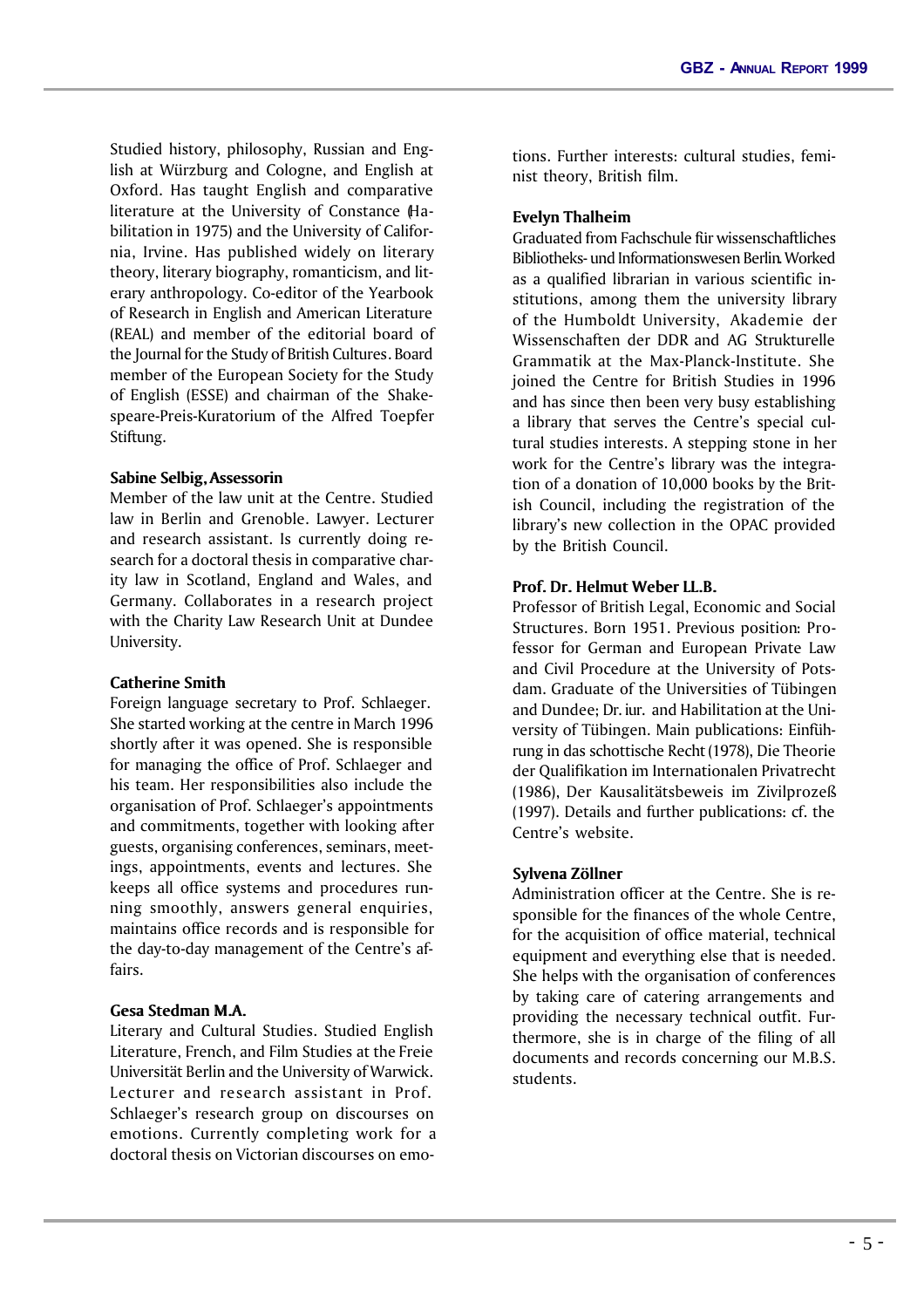# **Teaching**

Before the Centre for British Studies started its M.B.S. course in October 1999 (details on page 7ff.), courses were offered for students from the Humboldt University's Law, History and English departments.

#### **Winter Semester 1998/1999**

Christiane Eisenberg

- The Rise and Decline of English Sport, 1800-1970
- History and Interdisciplinarity

Monika Lacher

• The Irish Question

Katharina Quabeck

 $\bullet$  The Edwardian Period

Jürgen Schlaeger

- Literature into Cultural Studies
- $\triangle$  Representations of Emotions

#### Gesa Stedman

• Popular Pictures: Victorian Visual Culture

Helmut Weber

- Introduction to English Law
- $\bullet$  Elements of the Law of Torts (with Sabine Selbig)
- Private Law and Modern Communication Media (with Martin Liebert)
- Zwangsvollstreckungsrecht (Enforcement of Judgements)

#### **Summer Semester 1999**

Prof. Dr. Christiane Eisenberg

• London: Image and Reality of a European Metropolis in the 19th and 20th Century London has been a 'global city' since the  $18<sup>th</sup>$  century, and it is still the largest city in Europe. The debate about the urban roots of the culture of modernity, which has again been taken up at the close of the 20<sup>th</sup> century, does not, however, focus on London but on Paris, Vienna, Berlin or St. Petersburg. The seminar examined whether this

discrepancy reflects a bias of the urban- and cultural-historical discourse or whether it is based on actual fact.

**\*** Impressionism: an International Art Movement Examined from the Perspective of Social History

 The seminar focused on the circumstances under which impressionist paintings were made: why did impressionism as an international art movement arise during the late 19<sup>th</sup> century? And why did it arise in France, not in Germany or – as other trends of modernity – in England? Who were the painters? How did they communicate? Which motives, which techniques did they prefer, and why? Which methods did they use to develop a market for their works? What was the reaction of politics and the public?

#### Monika Lacher

 $\bullet$  London Literature

 London has been both praised and cursed in poetry and prose throughout the centuries. This seminar looked at texts dealing with London from the  $16<sup>th</sup>$  to the  $20<sup>th</sup>$  century in their social and historical contexts, focusing on the questions of how conditions of text production can shape a text, and what these texts do to support or undermine the dominant myth of the nation of which London is the capital.

#### Katharina Quabeck

 $\bullet$  The Emergence of Modernism

 The emergence and development of the modernist period was the focus of this close-reading seminar. Beginning with the 1880s, the changes of traditional literary and artistic conventions were reconstructed and then related to the larger socio-economic and cultural context. Following up on the early developments, examples of high modernist texts were also analysed, e.g. The Waste Land by T.S. Eliot.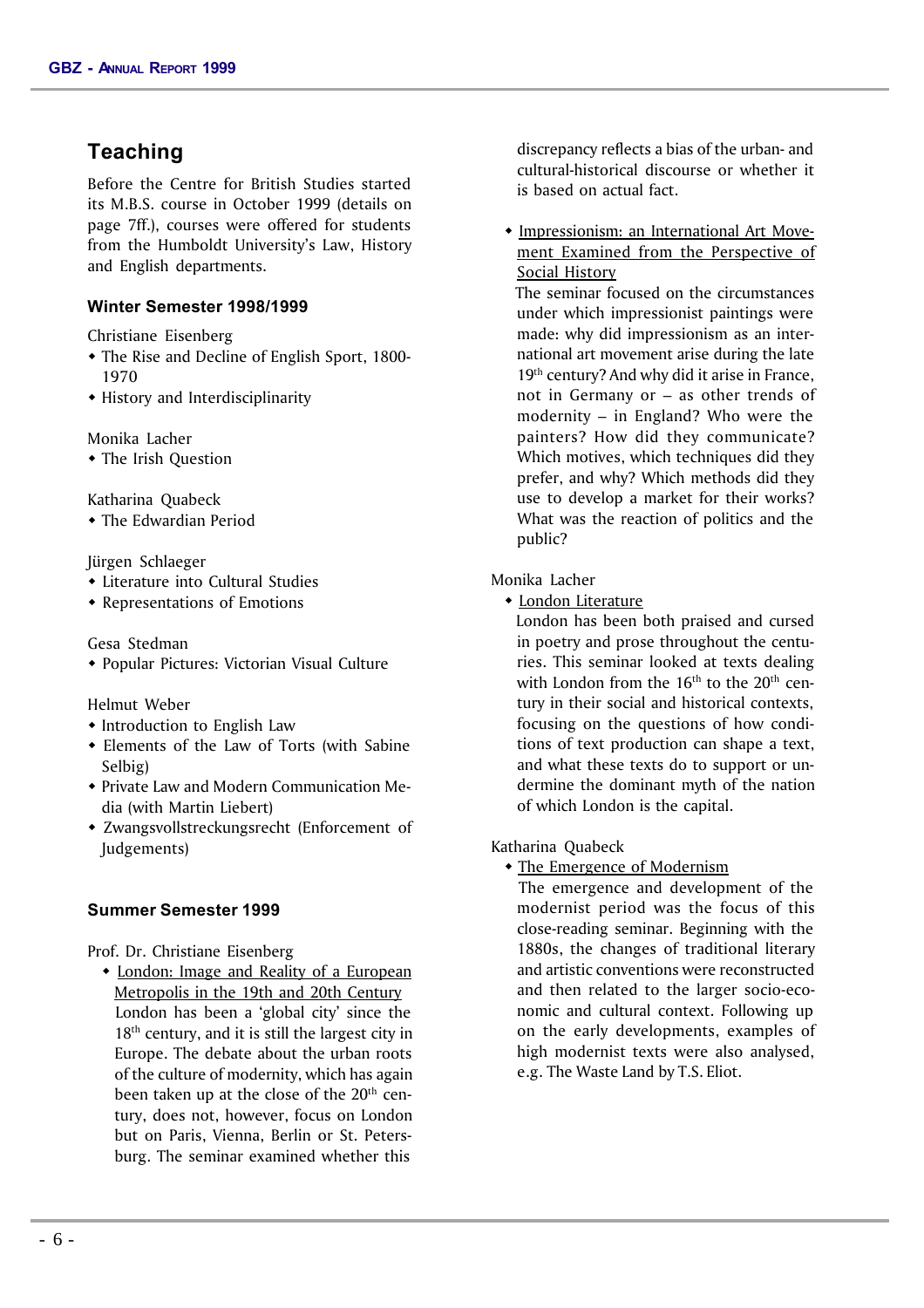Prof. Dr. Jürgen Schlaeger, Prof. Dr. Helmut Weber, Prof. Dr. Christiane Eisenberg

• Interdisciplinarity and British Studies

 Crucial methodological questions and key concepts relating to interdisciplinarity and British Studies were discussed in this research seminar. They included the relation between the different "histories" (history of ideas, history of mentalities, general history), studying law as culture, and relating literature to its historical context.

Prof. Dr. Helmut Weber, Martin Liebert, Sabine Selbig

 $\bullet$  Current Problems in English Private Law Comparative law seminar on important recent developments in three fields of English law: the law of negligence, the law related to modern means of communication like e-mail and Internet, and legal changes in civil procedure. In each of the weekly sessions a student presented a paper on some particular topic within these fields, explaining, comparing and evaluating English and German law.

During the winter semester 1999/2000, Gesa Stedman taught an additional course on

• Channel Crossings: Anglo-French Cultural Relations

for students of English and French at the Humboldt University.

Ever since 1066 Britain and France have each defined their own culture by setting it off against their respective neighbour across the Channel. By defining "France", Britain has invented and constructed its own identity. It is this process which the seminar focused on by analyzing crucial historical moments and their literary and cultural representations, as well as longterm developments and perceptions of "France" and "Frenchness", using examples from popular culture as well as from "high art".

## **Master in British Studies (M.B.S.)**

## **Inauguration: Lecture by Lord Dahrendorf**

To celebrate the beginning of our Master in British Studies Programme Lord Dahrendorf gave a public lecture on "Tradition and Modernity: The Future of the House of Lords". The interest was so huge and the audience so large that we had to move the event from the Senate Hall of the University to the Auditorium Maximum. Nearly six hundred people came, among them the British Ambassador Sir Paul Lever and the University's President Prof. Dr. Dr. h.c. Hans Meyer. The president and the ambassador expressed their admiration for the achievements of the Centre and their best wishes for its latest initiative. Professor Schlaeger, the Centre's Director, described the philosophy underlying the new degree course, and the excitement which it has created among its participants. After thanking all the institutions and sponsors which had helped to launch it, he introduced the main speaker, whom he characterized as a personality who, as member of both cultures, is uniquely qualified to talk about Britain to a German audience.



Left to right: Prof. Meyer, Sir Paul Lever, Lord Dahrendorf

Having welcomed the first class of M.B.S. students, Lord Dahrendorf developed his theme as a five-act play. In his narrative of the first four acts he outlined the history of the House of Lords from the early 20<sup>th</sup> century to 1999, while defining the fifth act, the outcome of the present reform, as still unfinished and open. Lord Dahrendorf explained that the blocking of legislation by the majority of the House of Lords used to be the strongest argument against its traditional composition. Life peerages were introduced to strike a new bal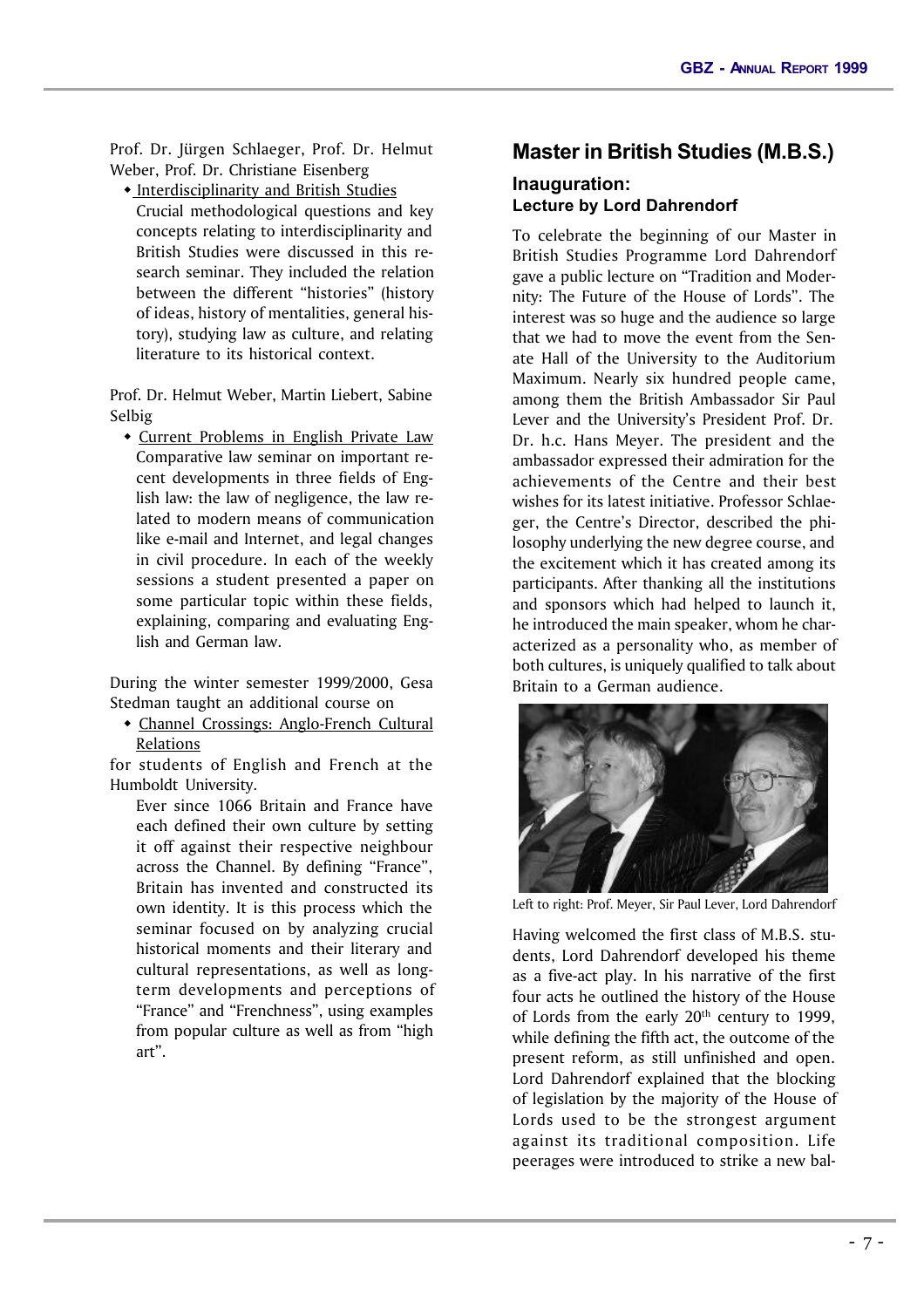ance and give the ruling government the power to influence the decisions in the House of Lords in their own favour. The system had worked but the legitimacy gap continued to be seen as a problem. Finally the Labour Party made the reform of the House of Lords one of the major items on their election platform. Lord Dahrendorf pointed out that any electoral procedure for the House of Lords would result in endless constitutional conflicts because it would then have the same democratic legitimacy as the House of Commons. Above all, Lord Dahrendorf emphasized that for him, who had chosen to become a British citizen, the House of Lords was a time-honoured institution which, in principle, had proved its value and should not be changed so radically that it would lose its traditional function in the process. Altogether he was not sure how the fifth act might end since the whole procedure of reform is characteristically English in that no final blueprint exists for its future shape. He pointed out that this ability to introduce radical change, without knowing exactly what the outcome would be, seems to be an example of the particular British talent for handling a difficult problem.



Lord Dahrendorf during his inauguration lecture

After the lecture, the Centre invited the students and the audience to a wine reception to celebrate the occasion and discuss the lecture and the new M.B.S. programme at greater length.

#### **Course Description**

The Centre offers a postgraduate degree course in British Studies.

- The aims and objectives of the course are:
- to enable students to add competence in Brit-

ish Studies to qualifications acquired in their first degree course

- $\bullet$  to prepare students for executive positions in firms and institutions which deal with the United Kingdom or other English-speaking nations
- $*$  to promote cross-cultural understanding, communication, and mobility
- $\bullet$  to teach students interdisciplinary methods and approaches, enabling them to think and work contextually
- $\bullet$  to provide students with an understanding of the characteristic features and the transformations of British identities and institutions in a European perspective.

#### **Course structure**

The postgraduate degree course in British Studies is an interdisciplinary teaching programme. It consists of a twelve months' Certificate Phase followed by a six months' Master Phase. Having successfully completed the Certificate Phase, students receive a "British Studies" certificate. After successful completion of the entire course, students are awarded the degree "Master in British Studies" (M.B.S.).

The Certificate Phase comprises about 36 weeks of teaching, divided into two phases of about equal length. The first phase ('Core Programme') consists of a series of lectures and seminars, which are compulsory for all students. In the second phase ('Options Programme') students can choose two out of three options (see below). Students have to attend an average of at least 25 hours of classes per week. These may include suitable classes taught in other departments.

During the Master Phase students will spend about three months with a firm or institution in Britain. In the remaining three months they are expected to write their M.B.S. thesis.

#### **Core Programme**

The Core Programme consists of teaching units (lectures, seminars, theme-oriented project work etc.) covering the following topics: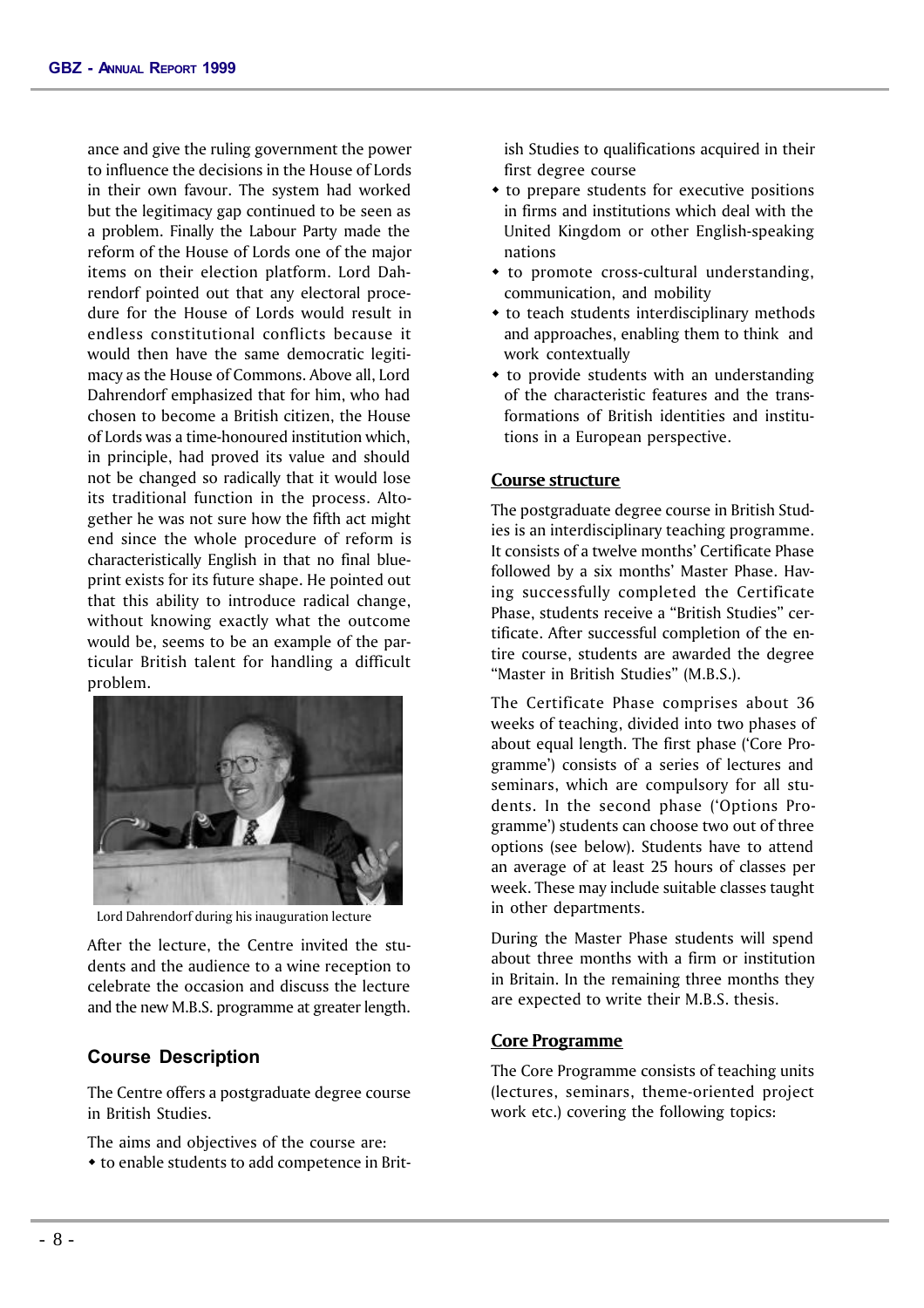- $\bullet$  information management
- $\bullet$  the history of the United Kingdom
- $\bullet$  the UK's legal systems and their development  $\bullet$  the history of literature, culture, and the arts
- in the UK
- $\bullet$  the history of ideas and mentalities in the UK
- $\bullet$  the UK's economic and social history since the Industrial Revolution
- $\bullet$  its present social stratification
- $\bullet$  the development of Britain's political system
- Cultural Studies theories and methods.

## **Options Programme**

The Options Programme allows students to specialise by choosing two out of the following three options:

The option "Economy, law and politics" comprises teaching units covering the following topics:

- Britain's economic and financial systems
- $\bullet$  Britain's legal systems
- $\bullet$  the contemporary political system of the UK.

The option "Media, publishing and public relations" comprises teaching units covering the

following topics:

- $\bullet$  the British media and publishing trades, past and present
- $\bullet$  the media as market
- $\bullet$  the media and the law
- $\bullet$  media theories.

The option "Culture and its management" comprises teaching units covering the following topics:

- $\bullet$  literature, media and the arts as processes of self-awareness, self-assessment, and selfpresentation of British culture
- $\bullet$  cultures of leisure and everyday life
- $\bullet$  culture management.

## **Admission requirements**

- Applicants should have a first university degree.
- Candidates are required to have a very good knowledge of both German and English.

Detailed information about matriculation procedures and dates is available from the Centre by post, telephone or e-mail and on the Centre's website.

| <b>Name</b>           | <b>Nationality</b> | <b>First Degree</b>                        |
|-----------------------|--------------------|--------------------------------------------|
| Ajuriagogeascoa, Ibon | <b>Spanish</b>     | English                                    |
| Ascione, Milena       | Italian            | German and English                         |
| Büttner, Kristin      | German             | English, Geography and Educational Studies |
| Dörries, Cornelia     | German             | Social Sciences                            |
| Körte, Clemens        | German             | Modern History and Political Science       |
| Kovacic, Andrej       | Slovene            | Economics                                  |
| Krumm, Alexander      | German             | Geography, Sociology and Urban Development |
| Li, Yuanyuan          | Chinese            | International Trade                        |
| Lucke, Ina            | German             | English, Religion and Educational Studies  |
| Modschiedler, Eva     | German             | Law                                        |
| Mrowka, Katja         | German             | Law                                        |
| Nitzke, Uta           | German             | Law                                        |
| Panic, Tanja          | Slovene            | English                                    |
| Röder, Sonja          | German             | Law                                        |
| Schmidt, Dorothea     | German             | Translator (English, French)               |
| Schneider, Regina     | German             | Law                                        |
| Steudner, André       | German             | Modern History, Art History and German     |
| Wang, Fei             | Chinese            | Economics                                  |
| Wisniewska, Katarzyna | Polish             | Economics, Business Relations              |
| Dorota, Wrona         | Polish             | German, English and Russian                |

## **M.B.S. Students:** Class 1999/2000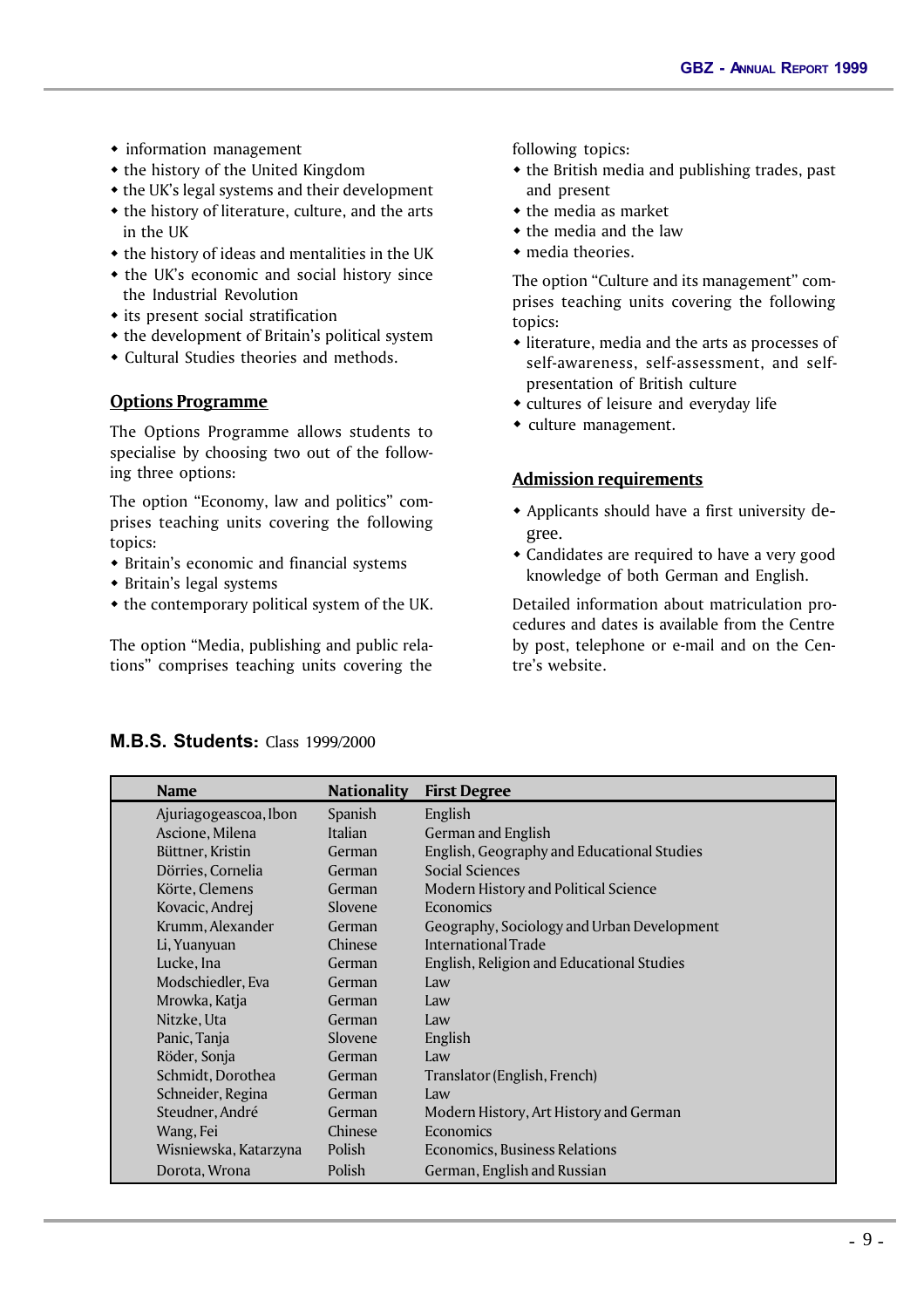## **Research**

## **Projects**

## **Discourses on Emotions**

Originally part of the Sonderforschungsbereich 511 "Literatur und Anthropologie" at the Universität Konstanz, the research group on emotions in English literature is now based at the Centre for British Studies. It is funded by the Deutsche Forschungsgemeinschaft (German Research Council), currently consists of four individual and one associate projects (Dr. Jana Gohrisch, English Department, Humboldt University) and is supervised by Prof. Schlaeger. Plans are under way to expand the group with the help of colleagues from various fields in order to create an exciting transdiscip-linary research network on "Emotion Cultures" in the Berlin/Brandenburg area.

In November 1997, the group organised a first conference on 'Representations of Emotions' which took place at the Universität Konstanz and was co-hosted by the Sonderforschungsbe-reich 511. Topics ranged from an ethnolinguistic analysis of grief rituals, early modern emotion matters, 18th-century discussions of taste, the question of emotions generated by fiction, Victorian discourses on the feelings, locating the emotions in early-20<sup>th</sup>-century sociology to postmodern postemotional culture. Emphasis was laid on the cultural construction of emotions and their representations which differ from culture to culture and from period to period. The conference proceedings have recently been published under the title Representations of Emotions (see page 13).



Jürgen Schlaeger/ Gesa Stedman (eds.), Representations of Emotions, Gunter Narr Verlag, Tübingen 1999.

A second conference on 'Representations of Emotional Excess' took place in Berlin, 9-12 December 1999. Speakers from Britain, the United States and Germany attended, spanning several disciplines from ethnology, history, and philosophy to various literary studies. Again, it was less the emotions per se on which contributors focused but rather the discourses on emotions which have always had to negotiate the space between total control and total abandonment. What is defined as permissible in one society, for one specific group or in a given historical period may appear outrageous and dangerous in and for another, and it is this discursive and non-discursive localization of emotional excess which the conference addressed. The proceedings will be published as REAL 16, 2000 (Yearbook of Research in English and American Studies), edited by Jürgen Schlaeger.

The group shares the assumption that emotions can never be studied outside their discursive contexts. Although some general features may be identified for the representation and expression of emotionality (e.g. the relation between the body and the emotions, their social role, the importance of literary and artistic "paradigm scenarios" [de Sousa] for the emotions) it is necessary to undertake in-depth studies of specific periods and their emotional culture, as expressed and constituted in literary texts and other forms of representation. Thus, the group members each focus on a specific period in English literature and culture and its particular means of coming to terms with the emotions.

## **The Third Sector in Scotland, England & Wales, and Germany**

This is a collaborative project between the Centre for British Studies and the Charity Law Research Unit, University of Dundee, Scotland. The project is supported by a grant from the Academic Research Collaboration (ARC) programme jointly funded by the British Council and the German Academic Exchange Service, and by a grant from the British Academy.

A major impetus for the project has been the debate surrounding the adaptation of the legal definition and form of "charity" for the role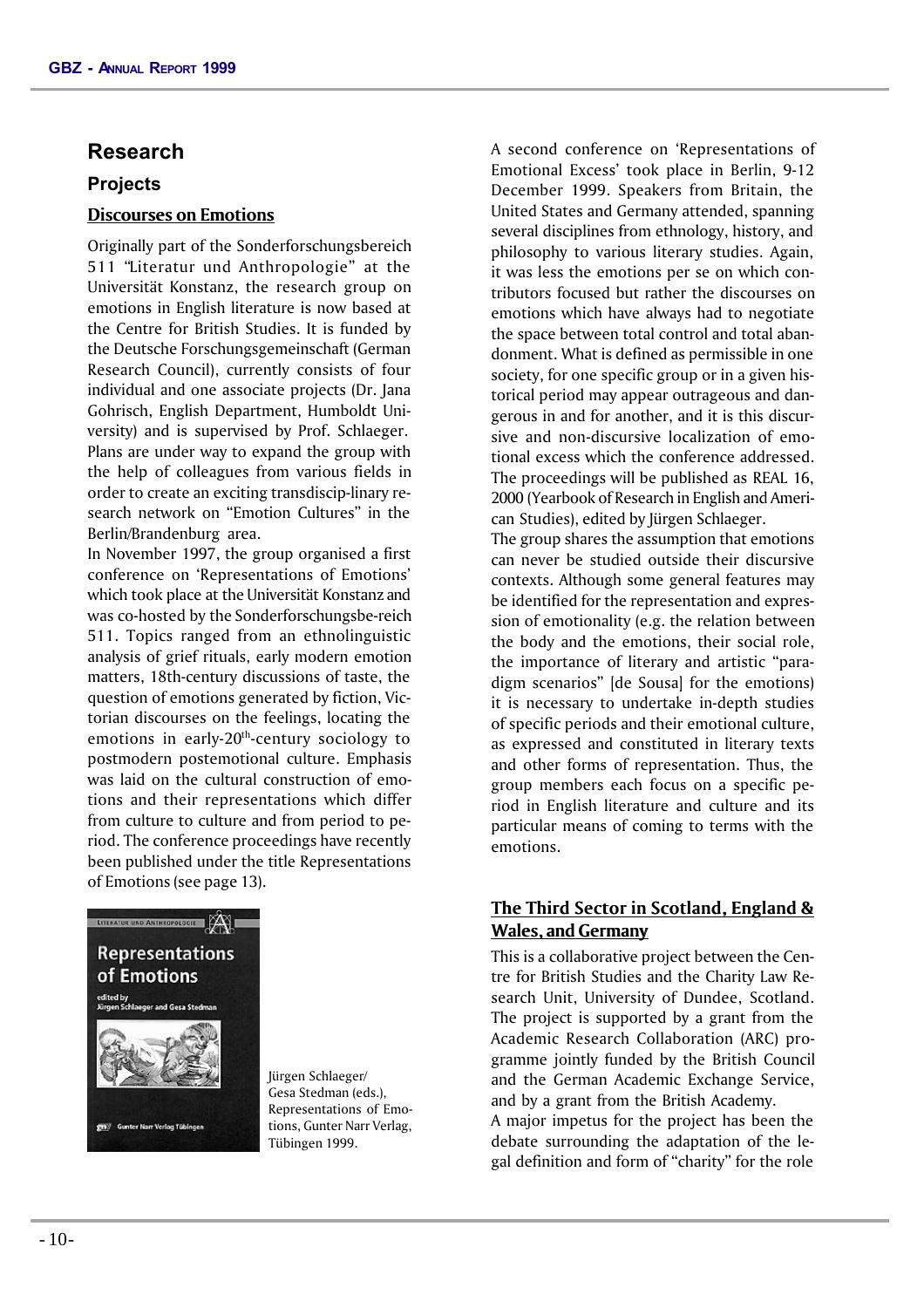played by the third sector in modern society. The European model is increasingly finding favour in the UK, while in Germany changes in the legal and fiscal structure of charity law are discussed. To assist the debate, the research teams are undertaking a comparison between the UK system, which has influenced many English-speaking countries, and that operating in Germany, which in many ways typifies the approach of Continental Europe towards the Third Sector.

Several exchange visits between the two teams have already taken place and more are planned. The interim research findings were presented as a poster at the ISTR (International Society for Third Sector Research) conference in Geneva in July 1998 and in a paper given at the annual conference of the Scottish Council for Voluntary Organisations in Edinburgh in November 1999.



S. Selbig and her Dundonian colleague Stephen Swann

## **Comparative Private, Procedural and Conflicts Law**

Supported by a select group of Dr. iur. and LL.M. students who have taken over specific aspects, Prof. Weber pursues a comprehensive comparative law project in the field of private law including pertinent parts of procedural and international law. The research group includes external students who are currently working on the following subjects:

 $\bullet$  Thomas Baumgarten: Die Prozeßführungsbefugnis im deutschen, französischen und englischen Zivilprozeßrecht

- $\bullet$  Steffen Christmann: Das Urkundenaufgebot (§§ 1003 ff ZPO) und seine funktionalen Äquivalente im englischen Recht
- $\bullet$  Frank Klamandt: Schutz- und Aufklärungspflichten des Gläubigers gegenüber dem Bürgen unter Berücksichtigung der Rechtsprechung in Deutschland, England/ Wales und Spanien
- $\bullet$  Susanne Knöpfle: Der 'Do-it-Yourself'-Prozeß. Prozeßführung ohne Rechtsanwalt in England und in Deutschland
- Johannes Schulte: Die Restschuldbefreiung im deutschen, englischen und europäischen Insolvenzrecht
- Alexander Wildschütz: Kollisionsrechtliche Probleme im deutschen, englischen und schottischen Recht der wohltätigen Organisationen.
- Fiona Bain, Glasgow,

has completed her LL.M. thesis with Prof. Weber magna cum laude. She wrote on "Vertrags- und Deliktsrecht im Internet. Eine Untersuchung der kollisions- und prozeßrechtlichen Aspekte von vertraglichen und außervertraglichen Schuldverhältnissen in Datennetzen".

## **20th Century Mass Culture: British and Global Perspectives**

With this project, Prof. Eisenberg intends to combine and integrate micro and macro perspectives in modern cultural history. On the one hand, commercialised mass culture, such as tourism, entertainment, pop music, and sport, involved a tendency to cross borders and, at least from the late 19<sup>th</sup> century onwards, to spread all over the western world. On the other hand, the dissemination did not produce a unified "global culture" but sustained and in some cases even reinforced local, regional and national peculiarities. To analyse in greater detail this double effect of the internationalisation and globalisation of mass culture and to analyse it from a British point of view, the project has to reconstruct two complex scenarios: firstly, it has to deal with the particular Brit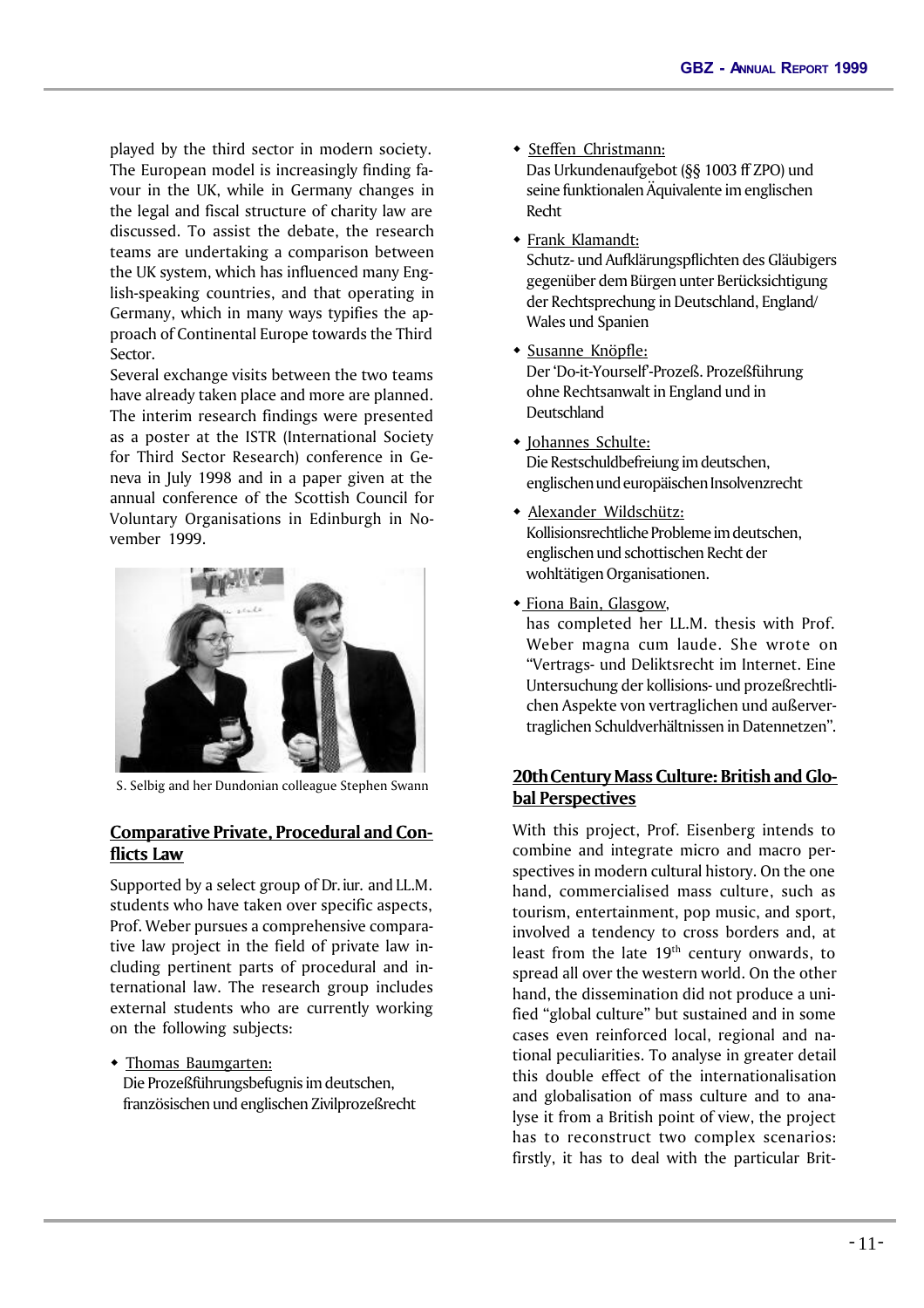ish origins of tourism, entertainment, pop music and sport, with the dissemination of this cultural tradition into other European countries and the (former) colonies, and finally with the perceptions, misperceptions and shifts of emphasis in some of the new social contexts. Secondly, the project has to analyse the feedback effects of the processes of internationalisation and cultural transfer into the British scene.

To work through the programme and to test some hypotheses, Prof. Eisenberg decided to begin research with the case of modern soccer-football, and joined an international group of football historians, among them Professors Tony Mason and Pierre Lanfranchi of DeMontfort University, Leicester. Together they are currently preparing a volume on the history of world football in the  $20<sup>th</sup>$  century, which is supposed to be published on the occasion of the 100<sup>th</sup> anniversary of the Fédération Internationale de Football Association (FIFA) in 2004. Research is generously supported by a FIFA research fund and the scholars have been offered to make use of FIFA's global infrastructure.

#### **Newspaper Archive**

The Centre for British Studies has set up a newspaper archive as an additional research tool. Articles from the major English and Scottish newspapers and magazines are collected on such topics as New Labour, national identity, devolution, Northern Ireland etc. A computerbased catalogue is currently being created which lists the articles so that searching for specific keywords will be possible. With the Centre's reading room now ready for use, the newspaper archive has become available to students, teachers and other interested individuals. Since many of Berlin's academic institutions can no longer afford to subscribe to foreign papers, the Centre's newspaper archive provides valuable information on numerous important cultural, political, and social topics.

For further research projects please look at our website:

http://www2.rz.hu-berlin.de/gbz/research.htm

## **Publications**

#### **The Centre's Publications**

#### **The Future of the Welfare State British and German Perspectives**

The future of the welfare state is now a live issue across Europe. This volume contains the proceedings of a conference organised by the Centre that gave senior figures from government, academia and the media an opportunity to discuss and compare British and German views, and to look at options for future policies. The participants tried to determine the reasons for the current crisis of the welfare and social security systems in European countries, such as demographic trends, changes in the patterns of employment or the breakdown of the traditional gender order leading to new family patterns. Then they discussed the essential problem of how to finance and manage welfare in the future. The principal themes were presented in an open public forum, and then explored in more detail in panel discussions. The conference was the second in a series on current public policy issues relevant to Germany, Britain and more widely in Europe, supported by the British Council and the Anglo-German Foundation.

For details of contributors and contents see our website: http://www2.rz.hu-berlin.de/gbz



Helmut Weber (ed.), The Future of the Welfare State. German and British Perspectives, Wissenschaftlicher Verlag Trier, Trier 1999, ISBN 3-88476-347-4.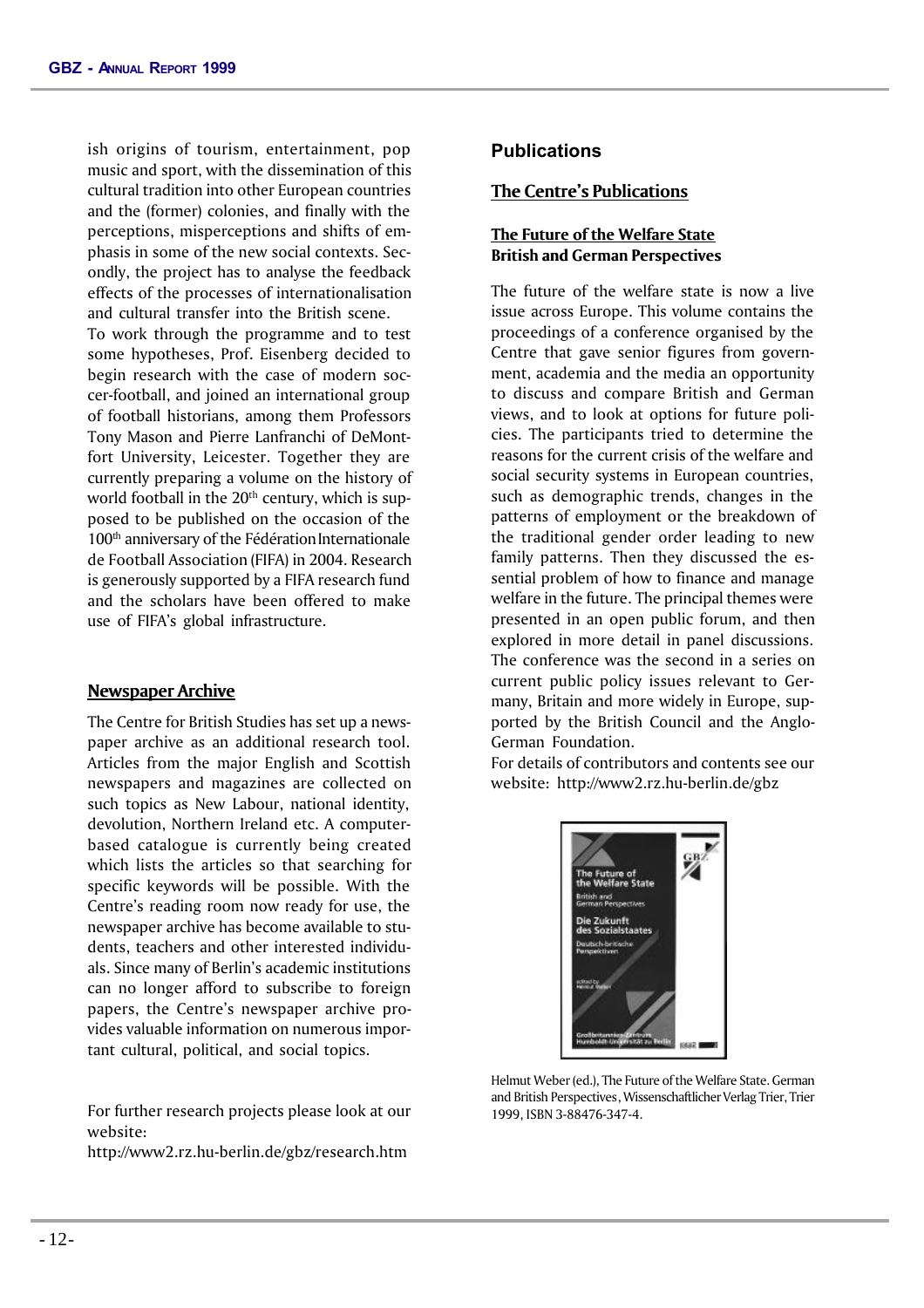## **The Media Debate British and German Perspectives**

This volume presents the proceedings of another conference organised by the Centre in 1997 that aimed to bring together senior figures from government and media to discuss the future of public broadcasting in a British-German context. Key issues which were addressed were ownership, control, and the media as a projection and reflection of British-German society. Panel discussions focused on political influence, ethics, and war reporting.

Jürgen Schlaeger (ed.), The Media Debate. German and British Perspectives, Wissenschaftlicher Verlag Trier, Trier 1997, ISBN 3-88476-277-X.

Both volumes can be obtained at the Centre for British Studies or in any bookshop.

## **Further publications**

Publications of members of the Centre in 1999 include:

## Christiane Eisenberg: **'English sports' und deutsche Bürger Eine Gesellschaftsgeschichte 1800-1939**

If we did not already have sport, we would have to invent it – but who, then, invented it in the first place? This question is answered in detail in this book. In doing so the author does not only confront her readers with the strange and partly disconcerting world of football, horse racing, lawn tennis and other popular sports of the  $18<sup>th</sup>$ ,  $19<sup>th</sup>$  and early  $20<sup>th</sup>$  centuries, but also guides them through a network of social relations which made up the middle class societies of England and Germany. Betting, horse trading, marriage markets – that is the perspective of social intercourse in sport. Levelling upwards and levelling downwards, distinctions, open access and disqualification – this is what connects modern sport to the system of social inequality. The "struggle" for one's native country, public subsidy and the communal spirit at the Olympic Games – these aspects qualify a sporting society as a nation-state. The book is

also the history of a cultural transfer and its impact on social change: in a first step of investigation the invention of modern sport in  $18<sup>th</sup>$  and  $19<sup>th</sup>$  century England is interpreted as going hand-in-hand with the unique English way of entering modernity. In a second step it is shown how, around 1900, English sports became known in Germany, and which misunderstandings, shifts of accentuation, and conflicts, especially with the gymnastic movement, resulted from their reception by the German middle class.

Christiane Eisenberg, 'English Sports' und deutsche Bürger. Eine Gesellschaftsgeschichte 1800-1939, Schöningh Verlag, Paderborn 1999.



Christiane Eisenberg, "Deutsches Turnen in England: Das Scheitern eines Kulturtransfers", in: Frank Otto/Thilo Schulz (eds.), Großbritannien und Deutschland. Gesellschaftliche, kulturelle und politische Beziehungen im 19. und 20. Jahrhundert. Festschrift für Bernd-Jürgen Wendt zu seinem 65. Geburtstag, Rheinfelden 1999, 13-32.

Christiane Eisenberg, "Der Sportler", in: Ute Frevert/Heinz-Gerhard Haupt (eds.), Der Mensch des 20. Jahrhunderts, Frankfurt 1999, 87-112.

Christiane Eisenberg, "Histoire du football professionnel en Allemagne", in: Henri Hélal/ Patrick Mignon (eds.), Football – jeu et société, Les Cahiers de L'INSEP Nr. 25/99, Paris 1999, 163-188.

Jürgen Schlaeger/Gesa Stedman (eds.), Representations of Emotions, Gunter Narr Verlag, Tübingen 1999 (see page 10).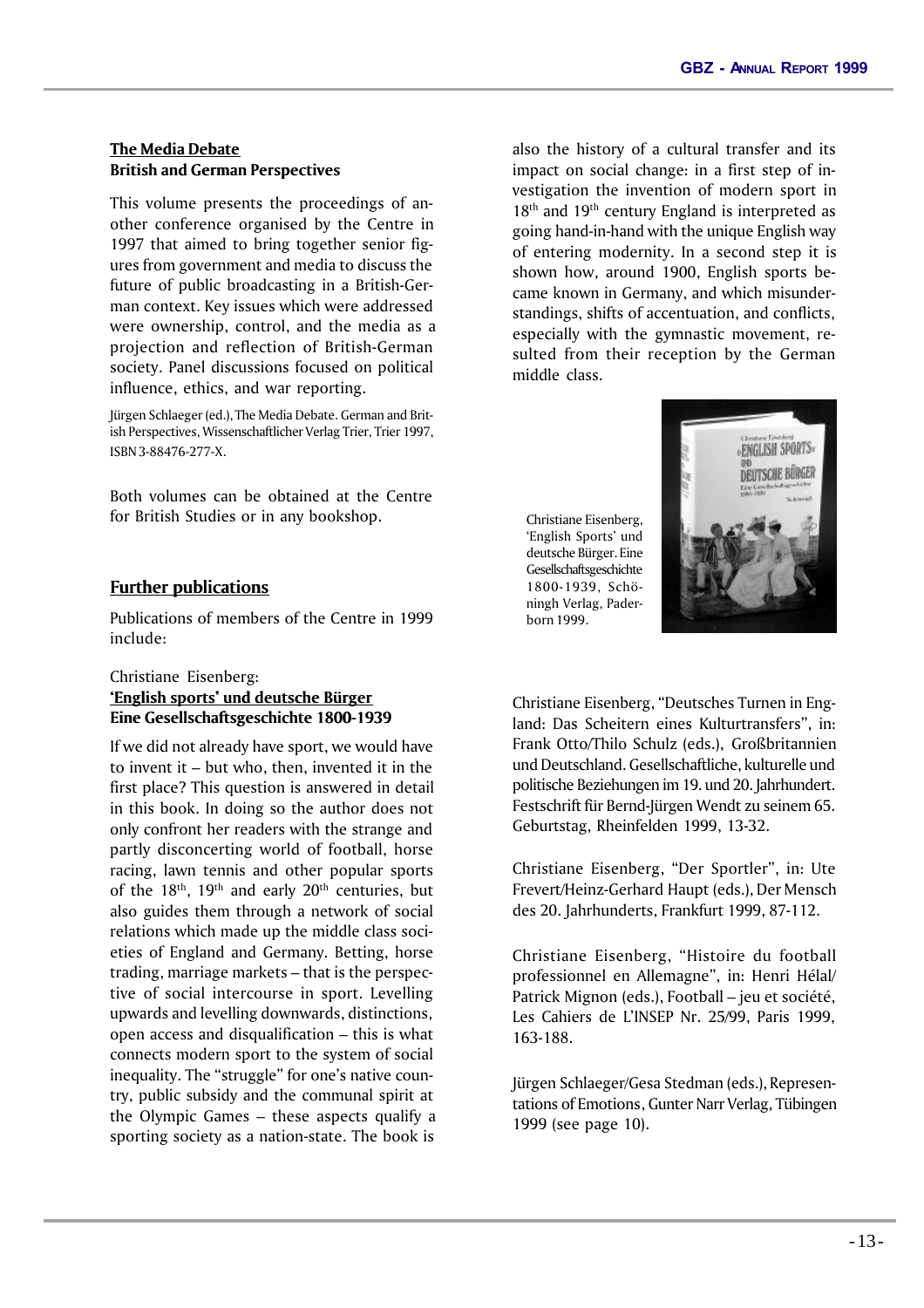Jürgen Schlaeger, "Chaucer läßt lachen", in: W. Röcke/H. Neumann (eds.), Komische Gegenwelten. Lachen und Literatur in Mittelalter und Früher Neuzeit, Paderborn 1999, 123-132.

Jürgen Schlaeger, "Self-Exploration in Early Modern English Diaries", in: Rachel Langford/ Russell West (eds.), Marginal Voices, Marginal Forms: Diaries in European Literature and History, Amsterdam – Atlanta, GA 1999, 22-36.

Jürgen Schlaeger, "Elective Affinities: Lady Mary Wortley Montagu in Venice", in: Manfred Pfister/ Barbara Schaff (eds.), Venetian Views, Venetian Blinds. English Fantasies of Venice, Amsterdam – Atlanta, GA 1999, 63-71.

# **Events**

## **Board Meeting**

The annual meeting of the Centre's Board of Trustees took place on 25<sup>th</sup> January 1999. The Director, Prof. Schlaeger, welcomed the board members and informed them in detail about the range of activities the Centre had organised the previous year. Furthermore, he emphasized the great commitment of Sir Christopher Mallaby and the British ambassador Sir Paul Lever in trying to attract more sponsors for the Centre. In the following discussion the trustees were mainly interested in how the preparations of the opening of the first M.B.S. course were proceeding. Other topics were the details of the advertisement campaign, the precise admission requirements and procedures for the future M.B.S. students. The trustees also discussed the possibilities of establishing scholarships. They agreed and underlined that graduates from the course will have good chances on the labour market, as many enterprises need the intercultural and interdisciplinary competence the students are going to acquire during the M.B.S. course.



Prof. Jürgen Schlaeger welcomes the Centre's Board of Trustees

## **Panel Discussion**

For the same evening the Centre organised a panel discussion on "Britain and Germany – New Governments in a New Era?", which attracted an audience of about 200 people. Participants of the panel, chaired by Prof. William Paterson (Institute for German Studies, University of Birmingham), were Eckart von Klaeden MdB, Giles Radice MP and Dr. Jochen Thies (DeutschlandRadio Berlin). With lively participation of the audience, the discussion focused mainly on the following aspects:

What is the 'Neue Mitte' and what is the 'Third Way'? Are New Labour and SPD comparable? Does the dominance of the social-democratic leaders Gerhard Schröder and Tony Blair lead to a new quality in German-British relations? Are there any chances for a new rapprochement of Great Britain and the European Union?



The panel (from left to right): Jochen Thies, Giles Radice, William Paterson, Eckart von Klaeden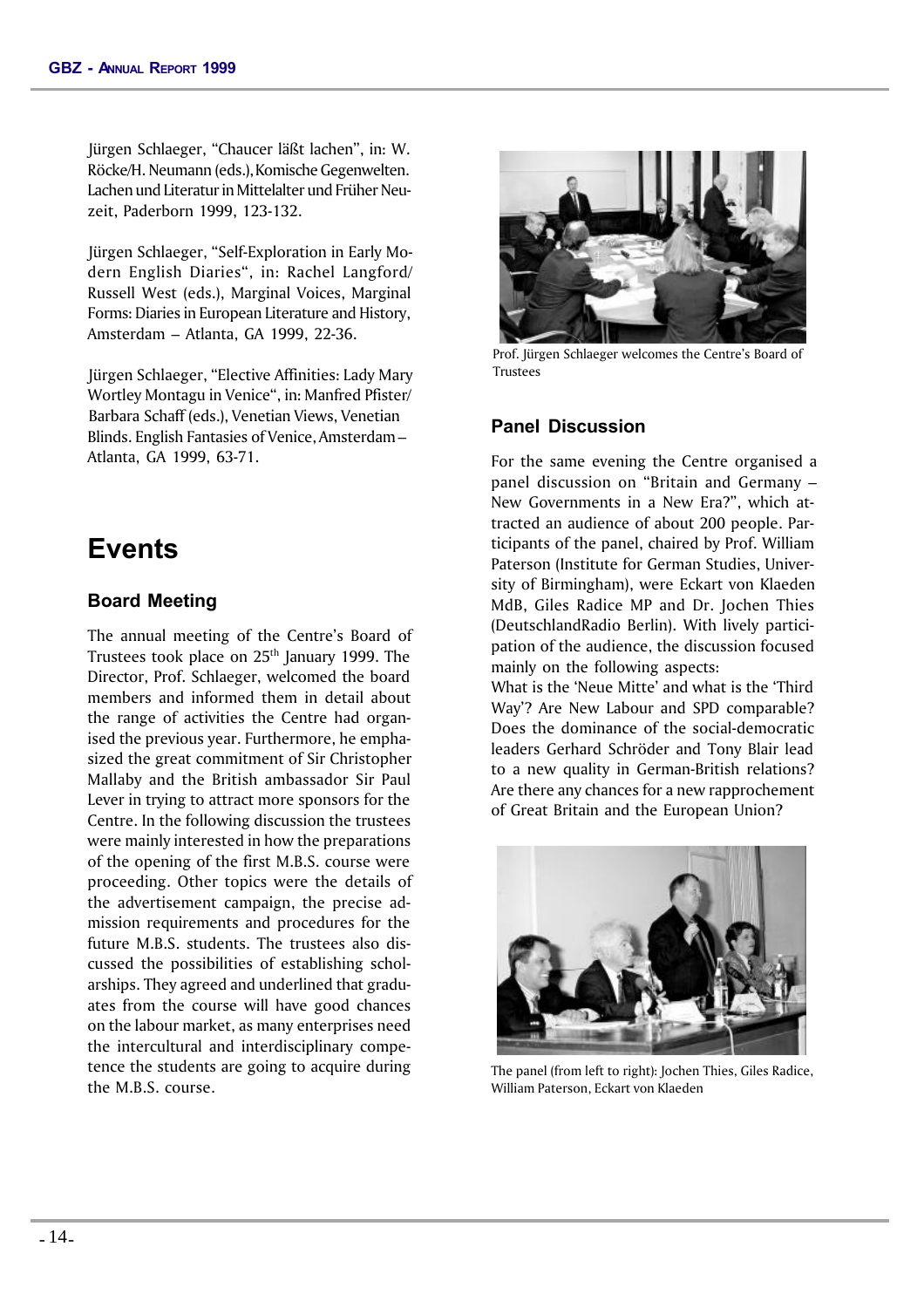## **The Year's Activities**

## **January**

The Cultural Studies Group of the English departments of the New Bundeslaender held the first of their two annual meetings at Leipzig. Katharina Quabeck and Monika Lacher used the opportunity to present the Centre's postgraduate degree course Master in British Studies to an expert audience. • Prof. Eisenberg attended a conference on 'Symbolstrukturen und gesellschaftliche Prozesse im Zivilisationsvergleich' in Berlin. This international and interdisciplinary meeting was organised by the research unit Gesellschaftsvergleich at the history department of the Humboldt University.  $\bullet$  Prof. Schlaeger took part in the  $19<sup>th</sup>$  Walberberg Seminar on 'Contemporary Writing in Britain' organised by the British Council, which featured writers Paul Bailey, Bernard MacLaverty, Livi Michael, Winsome Pinnock, and John Agard. The event was chaired by Michèle Roberts.

## February

The Centre cooperated with the British Council in a symposium on 'Mind the Gap – Architecture and Urban Lifestyle in Berlin and London'. The event presented comparative and contrasting views of urban life in Berlin and London. As the title suggests, the main aim of the symposium was to deal with 'gap'-sites in both cities and the challenges that are posed by these sites. A wide range of topics such as inner city life, recycling of buildings and the use of alternative sources of energy was covered by speakers from different backgrounds, all involved with architecture.  $\bullet$  The Centre invited a number of colleagues from the Humboldt University, the Freie Universität and the University of Potsdam for preliminary discussions concerning the M.B.S. programme and possible contributions from these institutions.  $\bullet$  Prof. Schlaeger attended the 5<sup>th</sup> People and Politics Seminar on 'Peace and Progress in Northern Ireland' organized by the British Council in the Gustav-Stresemann-Institut in Bonn.

## March

Prof. Weber attended the Conference of the Society for International Law in Kiel. Topics were

the impact of globalisation on various fields of public international law and the conflicts law. • Prof. Schlaeger took part in this year's Königswinter Conference 'Europe on the Move' in Königswinter, with study groups on 'The Third Way', 'A New Nato', 'Economic and Monetary Union' and 'Constitutions in Flux'.  $\bullet$ Katharina Quabeck attended the conference 'Higher Education and Employability – British and German Perspectives' in Oxford, which was organised by the British Council. Sixty British and German participants, working in higher education, politics, or in business, compared and discussed relevant aspects of relations between higher education and the world of work in the UK and Germany.

## April

In preparation for the M.B.S. programme, in particular to identify institutions that are willing to take some of our students for internships and to find lecturers willing to come to Berlin and teach our students, Professors Schlaeger and Weber visited London, Milton Keynes and Stoke-on-Trent. This journey was prepared and partly funded by the British Council. They met Martin Rose, Head of European Networking Programme of the British Council, Dr. Robin Baker, Policy Director, West and South Europe, and Paul Howson, Head of Films, Television and Video Department of the British Council. At the Open University in Milton Keynes they talked to Pro-Vice Chancellor Prof. Allan Cochrane, who promised to help identify suitable teachers for our M.B.S. course. They met Giles Radice MP for lunch at the House of Commons to discuss possible internships in the Houses of Parliament and the Centre's plans for a conference on Parliamentary Cultures. A meeting with representatives of the BBC World Service (Benny Ammar, Head of Region, Europe; Sylvie Morot, Managing Editor, Central Europe; Guntram Kremer, Head of German Language Service; and Andrew Thompson, Acting Education Commissioner) proved to be highly valuable as they also promised us to help with placements. A meeting with Linda Kelly, Director of the National Education Centre TUC, and Simeon Steyne, International Officer of the TUC, brought the promise to explore possibilities of placements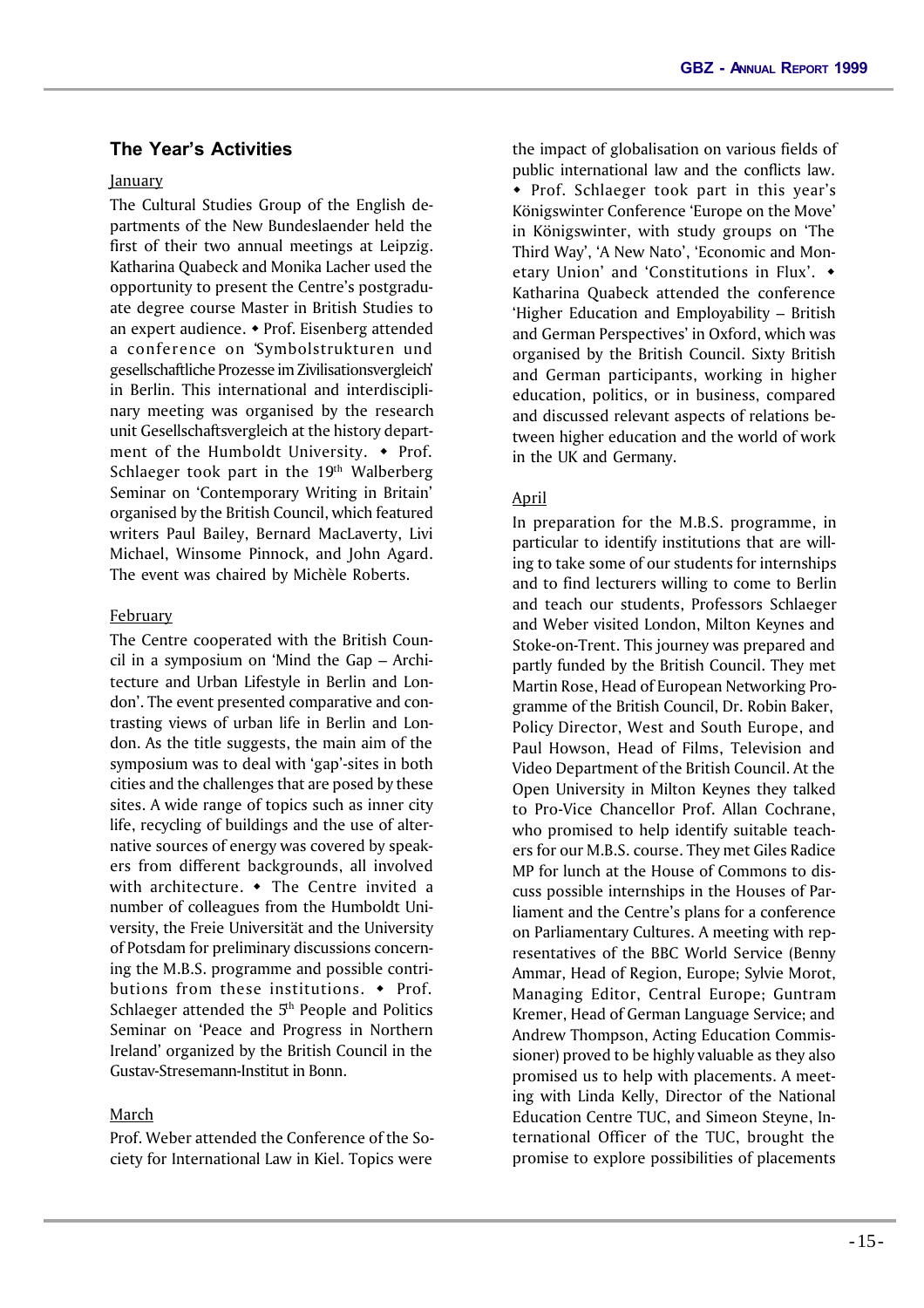within the TUC system. In Stoke-on-Trent they met Michael Tappin MEP whose intimate knowledge of businesses in that area will help us greatly with our internship scheme. Prof. Schlaeger and Weber also met Ulrich Hoppe, Director General of the German-British Chamber in London, Prof. William Paterson of the Institute for German Studies in Birmingham, Konrad Lamers, Director of the Konrad-Adenauer-Stiftung in London and Ray Cunningham of the Anglo-German-Foundation.

#### May

The Centre hosted and organised a workshop with 20 students from the Studienstiftung des Deutschen Volkes, which was led by Prof. Bernd-Jürgen Wendt (University of Hamburg). After a brief welcome by Christof Biggeleben, the students discussed with Prof. Christian Kirchner (HU Berlin), Prof. Helmut Weber (CBS) and Prof. Clemens Wurm (HU Berlin) the British-German relationship since the German reunification and the history of Anglo-European political relations. Motivated students and lively discussions proved this workshop to be a great success, which we hope will be repeated.  $\bullet$  Prof. Eisenberg and Christof Biggeleben represented the Centre for British Studies at the annual conference of the Arbeitskreis deutsche England-Forschung (ADEF) 'Nationalstaat und religiöses Denken in Großbritannien' which took place in Mülheim/Ruhr.  $\bullet$  On May 21<sup>st</sup> the Richtfest for the new British Embassy building in Wilhelmstrasse was celebrated. Prof. Schlaeger attended the ceremony.  $\bullet$  Marion Müller and Gesa Stedman jointly presented a paper on "Emotion Matters – A German Perspective on English Passions" at a research seminar which took place at Harris Manchester College, University of Oxford. • Prof. Schlaeger attended a conference on 'Medien, Menschen, Metropolen' organized by the Nordeuropa-Institut of the Humboldt University and the research group at the Södertörns Högskola in Stockholm.

#### June

Prof. Eisenberg attended a meeting of football historians which took place at the premises of the Fédération Internationale de Football Association (FIFA) in Zurich. In view of the FIFA's hundredth anniversary in 2004, the historians' team presented a research project "100 Years of International Football" to FIFA president Sepp Blatter. • Prof. Schlaeger, chairman of the Shakespeare-Preis-Kuratorium of the Alfred Toepfer Stiftung F.V.S. in Hamburg, presented this year's prize-winner Ian McEwan in the Kaisersaal of the City Hall in Hamburg.  $\bullet$  This year's second meeting of the Cultural Studies Group of the English departments of the New Bundeslaender took place at Dresden. Monika Lacher, Katharina Quabeck, Gesa Stedman and Prof. Schlaeger were among the participants.  $\bullet$  On the occasion of the Queen's birthday the Centre's staff was invited to a reception at the residence of Her Britannic Majesty's Ambassador Sir Paul Lever KCMG in Grunewald. More than 200 people enjoyed a get-together in the British Ambassador's garden. This was a good occasion to meet old friends of the British-German community in Berlin and also to have the opportunity to make new acquaintances with the recently arrived new 'Berliners' from Bonn. The highlight of the evening, however, was the ceremonial toast given by the Ambassador in honour of "The Queen!". • Professors Eisenberg, Schlaeger and Weber attended the ceremony for the 50th anniversary of the Deutsch-Englische Gesellschaft in the Berliner Dom.  $\bullet$  On the occasion of Minister Antony Ford's farewell from Berlin, the Centre held a lunch reception to thank him for his continued support throughout his years as Head of the British Embassy Berlin Office.



Tony Ford in conversation with Prof. Ursula Schaefer (Vice President of the Humboldt University)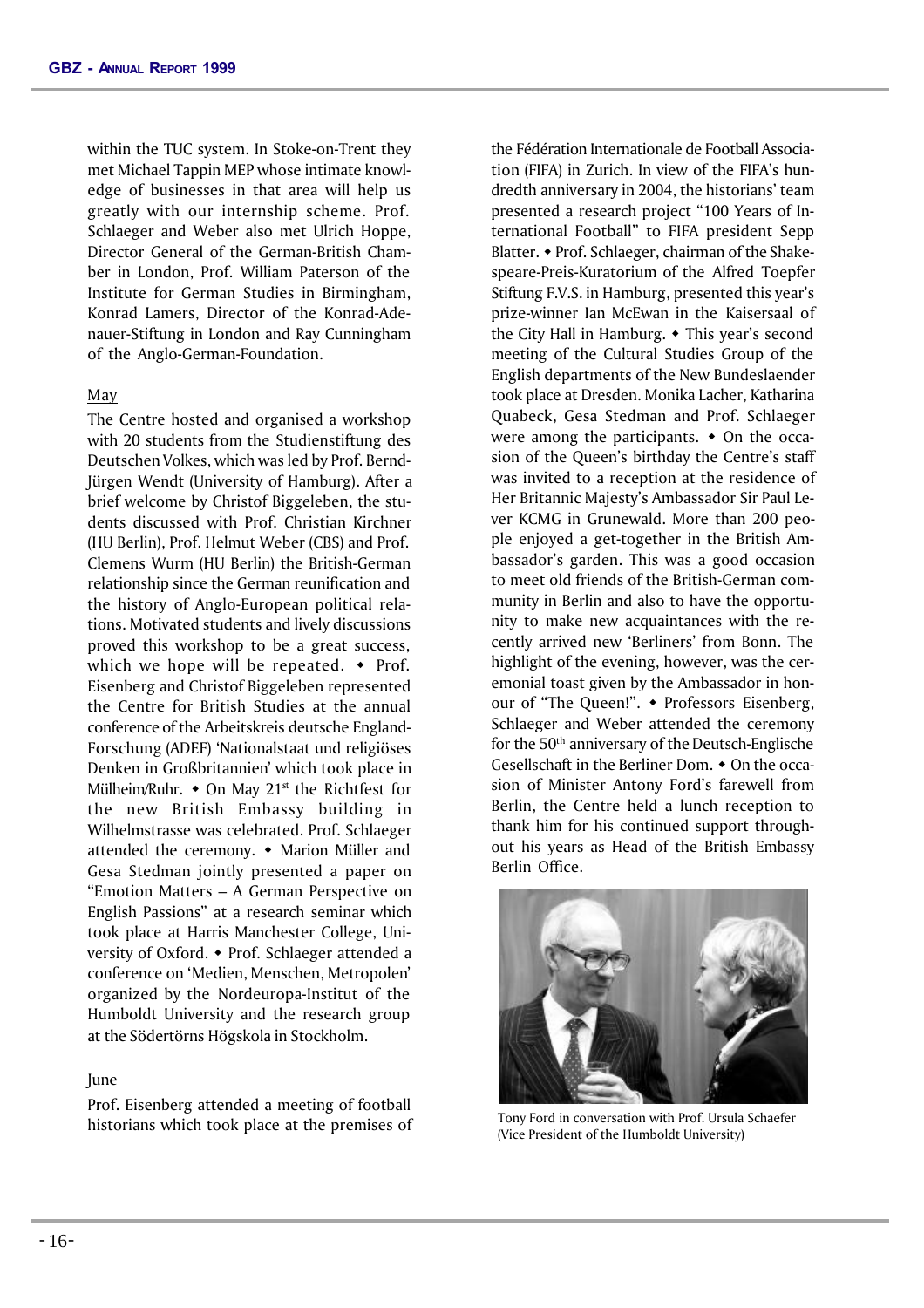Farewell speech for Antony Ford:

#### **Minister! Ladies and Gentlemen!**

"Words are like leaves – and where they most abound/

Much fruit of honesty is rarely found..."

With these words Alexander Pope hit the nail on the head more than two and a half centuries ago, and that I have slightly adapted his couplet to my purpose, I admit without regrets.

If it is true that the number of words one uses is very often in inverse proportion to the degree of truthfulness they express, it is even more true that strong, genuine emotions paralyse the tongue and asphyxiate the brain.

So my only hope is that my audience makes allowance for the two serious handicaps from which my attempted eulogy and my rhetoric of gratitude will suffer.

With superhuman effort I am, nonetheless, able to say that Antony Ford has been a true friend and unremitting supporter of the Centre. He has also completely unsettled our previous conviction that a career in the diplomatic service depends on one's ability to hide one's thoughts and feelings, to excel in elegant formalities and allow oneself only a very subdued kind of wit. We thank him for the support he has always generously given and for the lesson in the anthropology of diplomats which he has so efficiently taught us.

That you now have to move on to other duties is as sad as it is unavoidable, and I already feel a rising envy in me of those individuals and institutions that will be under your care in the future.

Obviously, any boss is only as good as his wife and his team are. Selfishly he takes his wife along with him, but self-denyingly he leaves his team behind – and what a magnificent troop it is to alleviate the pain of our "Trauerarbeit" about our loss of a friend and to support us during the storms to come.

But as Pope said – words are like leaves ...

Jürgen Schlaeger

July

Prof. Schlaeger followed an invitation to give a paper on "Education: What are our objectives and how can these be reached?" at the British-German Forum. This Wilton Park conference took place in Wiston House, Sussex, and is the British equivalent to Young Königswinter. This year's topic was 'Preparing for the 21<sup>st</sup> Century' and the discussions centred around complex issues which will decisively influence national and international developments in the  $21<sup>st</sup>$  century. Some of these issues were New Labour and the 'Neue Mitte', economic fortunes and unemployment, welfare issues and the challenges faced by the education systems in the UK and in Germany. All topics were introduced by distinguished speakers from various professional backgrounds to be then discussed with all 40 participants, among them Katharina Quabeck.

#### September

Prof. Schlaeger, member of the board of the Anglistentag, took part in this year's Anglistentag at Mainz University.  $\bullet$  Prof. Weber gave a lecture for the Conference of University Law Librarians in Potsdam on "European legal activities and their impact on German law".

#### October

Prof. Schlaeger attended the 25<sup>th</sup> Anniversary Conference of the Association for the Study of German Politics 'From the Bonn to the Berlin Republic' at the Europäische Akademie in Berlin. wHe also gave a paper on "London: Stadterfahrungen am Ende des Jahrtausends" at a conference on 'Die Stadt im Norden – Bilder, Inszenierungen, Konzepte' in Stockholm. • The Centre hosted a conference on 'Constitutional Politics and Constitutional Change – Germany and Britain Compared' organised by Prof. Gert-Joachim Glaessner from the Institute for Social Sciences at the Humboldt University in cooperation with the Centre for German Studies (University of Birmingham) and our Centre, as a workshop for the participants of the Graduiertenkolleg "The New Europe. National and International Dimensions of Institutional Change". The conference papers are to be published next year. For contributors and their papers see our website: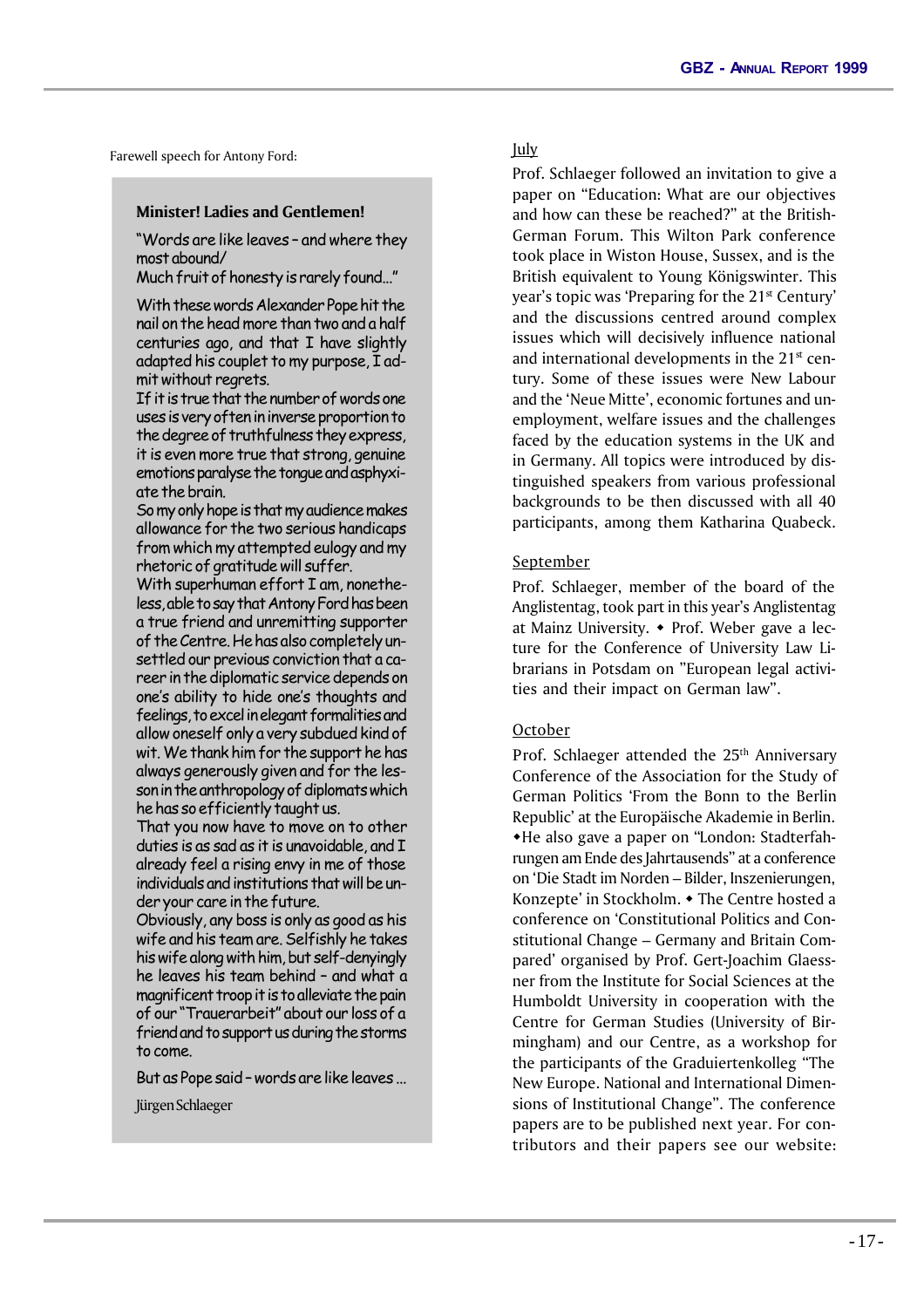www2.rz.hu-berlin.de/gbz. • Prof. Eisenberg gave a lecture "Von England in die Welt: Entstehung und Verbreitung des modernen Fußballs" at the University of Hamburg. This lecture was part of the University's general lecture series on 'Fußballkultur'.

#### November

Gesa Stedman attended the conference on 'Institutions – Relations – Emotions', organised by the Workgroup on Women and Gender History, which took place in Stuttgart. The relation of gender and emotion in various centuries as well as the connection between general history and women's history were the focal points of the conference.  $\bullet$  Jürgen Schlaeger and Katharina Quabeck attended the 10<sup>th</sup> British Cultural Studies Conference in Potsdam on the topic 'Nice Work? Critical Perspectives on the Changing Nature of Labour, Leisure, and Unemployment in Britain'. Speakers from Britain and Germany offered their contributions from a variety of perspectives such as politics, sociology, media studies and literary representations.  $\bullet$  Sabine Selbig attended the conference 'European Women in Law' in Munich, which was jointly organised by the British Council and the Deutsche Iuristinnenbund.  $\bullet$  Prof. Weber was invited to lecture on recent reforms in English civil procedure law at a comparative law symposium at the University of Tübingen in honour of Prof. Dietrich Rothoeft's 70th birthday.

#### **Media Contributions**

Radio and TV stations increasingly take note of the Centre's existence and ask its members for interviews and comments about British events and topics. During the year, Prof. Weber was on air with contributions on the elections for the Scottish Parliament and the Welsh Assembly, on the Labour party conference in Bournemouth, on Winston Churchill's 125th birthday and on the Centre's new M.B.S. degree course. Prof. Schlaeger was invited by Brian Hanrahan to be interviewed for the BBC's Newsnight programme in the context of the  $10<sup>th</sup>$  anniversary celebrations of the fall of the Berlin Wall.

#### **Research Leave**

Gesa Stedman spent two terms (January – June 1999) as a visiting postgraduate student at Harris Manchester College, University of Oxford, researching the Victorian discourses on emotions. • In March and April Prof. Schlaeger spent four weeks in Oxford to do research in the Bodleian Library for his project on "Representations of Emotions in British Culture".  $\rightarrow$ Katharina Quabeck spent four weeks in London doing research for her doctoral thesis on "Edwardian Emotions" in the British Library.  $\bullet$ In June Sabine Selbig spent two weeks at Dundee University researching charity law and discussing the progress of the DAAD/ARC sponsored research project on comparative charity law in England and Wales, Scotland and Germany with her Dundonian colleagues Dr. Christine Barker and Stephen Swann.

## **LECTURES**

#### **Monday Lecture Series**

01 February

**Julie Scott-Bayfield**

Mishcon de Reya, London

"Salman Rushdie and the Law of Blasphemy" Ms Scott-Bayfield was Salman Rushdie's solicitor in the blasphemy case brought against him at a London court. 'Blasphemy' is still a criminal offence in English law. Ms Scott-Bayfield talked about the case, the general problem of blasphemy as a crime in a secular and pluralistic state, and she told the audience about celebrity libel suits in Great Britain that she was involved in.



Julie Scott-Bayfield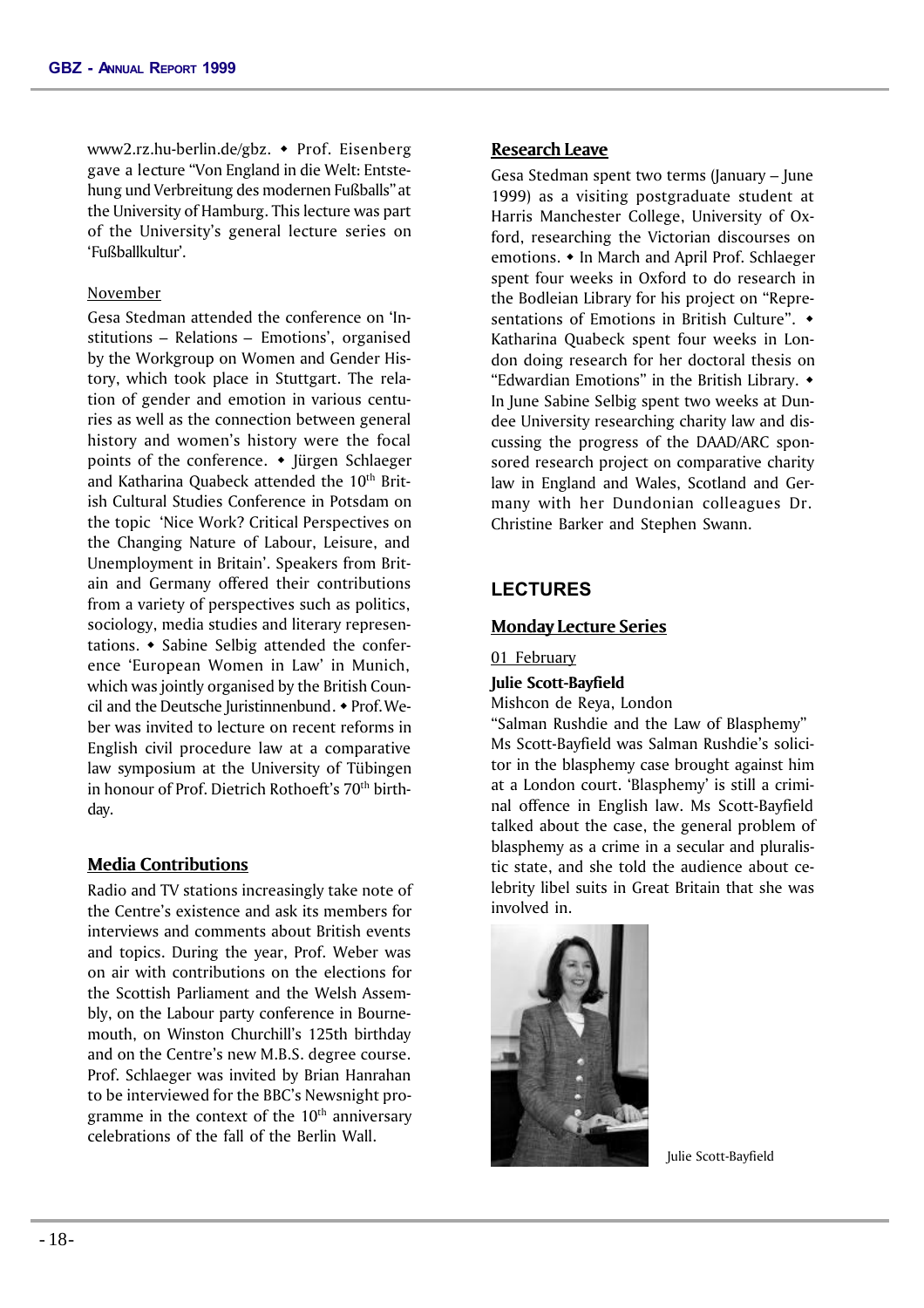#### 15 February

#### **Prof. Aleida Assmann**

Universität Konstanz,

Department of English and General Literature "Frauenbilder im Männergedächtnis"

Aleida Assmann lectured on images of women in relation to masculine memories. She analysed Walter Pater's idea of the Mona Lisa as a means of accessing the subconscious of collective memory by transforming the painting into a transhistorical "magna mater". Further examples of similar processes were Proust and Joyce.

#### 03 May

#### **Dr. Frank Esser**

Johannes Gutenberg-Universität Mainz, Institut für Publizistik

"Journalistische Kultur in England und Deutschland"

In 1945 the British helped significantly to establish a new democratic journalism in Germany. Does the British press still present a good example? Or can the British now learn from the Germans? Frank Esser answered these questions while making a systematic large-scale comparison between the journalistic cultures of the two countries.

#### 17 May

#### **Dr. Sue Harper**

University of Portsmouth,

School of Social and Historical Studies "British Cinema: Excess, Spectacle and Bad Taste" Seen from a conventional perspective British cinema seems to be realistic, focusing on rational portrayals of social reality. Sue Harper, however, expanded this perspective and concentrated on the tendency of popular British films to draw on aspects of the forbidden, the unconscious and the suppressed.

#### 31 May

#### **Prof. Valentine Cunningham**

Corpus Christi College, Oxford,

Faculty of English Literature

"Prize-Writing: The Practice of the Literary Prize in Britain"

Prof. Cunningham is one of the leading experts on the contemporary novel. He was several

times member of the jury of the Booker Prize, the most prestigious literary prize in Great Britain.

#### 21 June

#### **Hugh Mercer**

Barrister, Essex Court Chambers, London "Cultural Impediments to Free Movement of Goods and Services"

The rules of the European Union allow free movement of goods and services between the member states. However, various restrictions of and impediments to this freedom still exist. While cultural differences can cause genuine difficulties, they are often used as pretexts for national protectionist purposes, leading to unfair competition.



Hugh Mercer

#### 28 June

#### **Prof. Michael Bentley**

University of St. Andrews,

Department of Modern History

"Citizenship in the Nineteenth Century: The British Case"

(organised together with the *Zentrum für Vergleichende Geschichte Europas*, *Freie Universität* Berlin)

The development of civil society and its consequences for the modern age – at the moment there is hardly any other subject being discussed and researched more intensively than this one. Michael Bentley, one of the leading historians of ideas in Great Britain, examined the origin of the concept of the civil society on the British Isles being, at the same time, the prime example of the European development.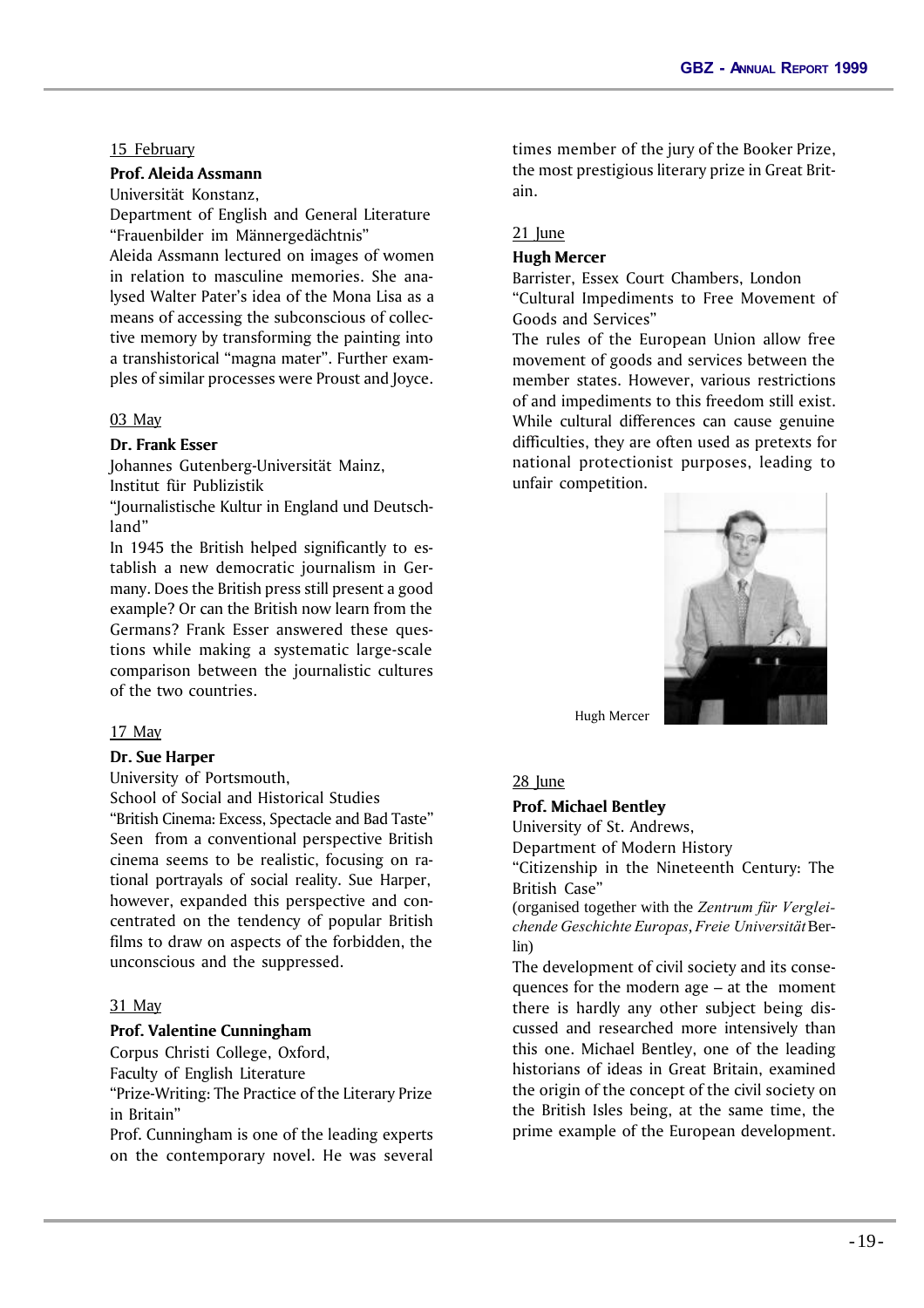#### 12 July

#### **Prof. The Lord Watson of Richmond CBE**

Burson-Marsteller, London

"Capitalism Post Communism – Ethical Challenges for Tomorrow's Companies"

Lord Watson is chairman of Burson-Marsteller Europe, chairman of the British-German Association and vice president of the European Movement. This year he was elevated to the House of Lords. He is one of the most renowned British authorities on German society, as is shown by his important and successful book The Germans. Who are they now?

#### 11 October

#### **Prof. Peter Hennock**

University of Liverpool, Department of History "Social Policy in the 19<sup>th</sup> & early 20<sup>th</sup> Centuries. An Anglo-German Comparison"

Prof. Hennock is probably the only expert on the history of social policy and social insurance who concentrates his studies both on the British and the German developments. Beginning with a reconstruction of mutual perceptions and also misperceptions of British and German protagonists, he analysed the different principles and points of emphasis of social policies in both countries.

#### 8 November

#### **Anthony Barnett**

Birkbeck College, London

"Blair, the 'Third Way' and Britain's Constitutional Crisis"

Since Tony Blair took office there has been an intensification of the British constitutional debate. A whole string of measures have either



been carried through or are on their way to be realized. There is much controversy concerning these and other policies of constitutional significance. Anthony Barnett is one of the most important speakers of a new constitutionalist movement that considers such measures to be steps on the way to a modern written British constitution, which, so far, does not exist.

#### 15 November

#### **Dr. Steve Mills**

Keele University, American Studies Department "British Identity in Northern Ireland: A Contested Historical Landscape"

Steve Mills talked about those aspects of British identity where a third of the population identifies with a rival national tradition. He illustrated his lecture with various colour slides of buildings, heritage sites and public memorials, thus showing the problematic nature of rival British and Irish identities within the same province.

#### 29 Nov

#### **PD Dr. Willibald Steinmetz**

Ruhr-Universität, Bochum

"Arbeitsrecht in England und Deutschland. Annäherung an einen Vergleich verschiedener Rechtskulturen"

The differences in the legal systems in Germany and Great Britain also have an effect on labour law, leading to different ways of dealing with work-related conflicts. Willibald Steinmetz's lecture focused on such discrepancies and their consequences for the policies of employers' associations and trade unions.

#### **Additional Lectures**

#### 11 June

#### **Murray Krieger**

University of California, Irvine, Department of English and Comparative Literature "Language, Theory, and Post-Colonial Culture" (organised together with the Centre for Literary Research, Berlin)

Anthony Barnett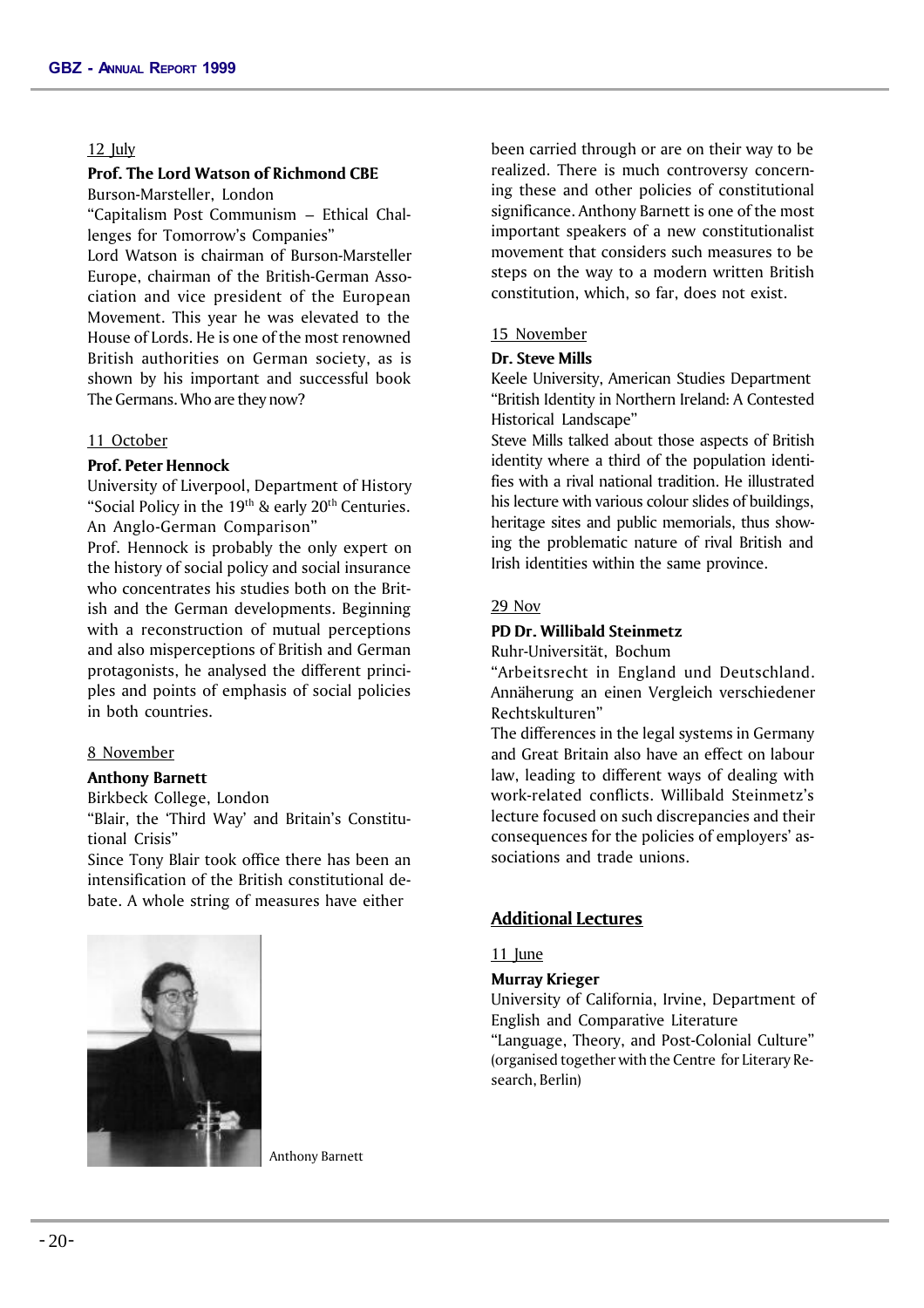#### 05 July

#### **Tim Youngs**

Nottingham Trent University, Department of English and Media Studies

"New Kinds of Nomads: Some Post-War Travellers and the Desert"

(organised together with the English Department of the Freie Universität Berlin)

#### 26 October

#### **Phil Gray**

Chief Executive, The Chartered Society of Physiotherapy, London

"Change & Reform in the UK Health Service. Are there ideas for Germany?"

(organised together with the Deutsch-Englische Gesellschaft)

#### 4 November

The 8th Berlin-Brandenburger Buchwochen 1999 focused on 'Literature from Great Britain'. The Centre hosted a reading with the authors **Lavinia Greenlaw & Michael Hofmann,**

who were introduced by Tobias Döring, Freie Universität Berlin, English Department.

(organised together with the Verband der Verlageund Buchhandlungen Berlin-Brandenburg e.V. and the British Council Berlin)

## **Guests at the Centre**

#### 30 April

## **Roselinde Supheert**

University of Utrecht

On a tour to various institutions active in the field of British studies, Ms Supheert, accompanied by Anne van de Graaf from the British Council Amsterdam, visited the Centre. The University of Utrecht is currently establishing a Centre for Contemporary British Studies; Roselinde Supheert is the Managing Director. Prof. Weber showed them the Centre and discussed the problems and possibilities in establishing and running such an institute with them.

#### 07 May

#### **Dr. Kirk Junker**

Dublin City University/

Queen's University Belfast

Dr. Junker, in charge of a joint post-graduate degree course of Dublin City University and Queen's University Belfast visited the Centre and discussed possibilities of cooperation with Prof. Weber.

#### 28 May

#### **Robin Hart**

Wilton Park Conferences

While in Berlin, Robin Hart, Associate Director of Wilton Park Conferences, visited the Centre. She explained the Wilton Park programme of conferences and discussed future plans with Prof. Weber and Katharina Quabeck.

#### 01 Iune

#### **Prof. Stathis Banakas**

University of East Anglia

Prof. Banakas, Director of the Centre for European Law and Practice, University of East Anglia, an expert on tort law, paid a visit to the Centre and participated in Prof. Weber's comparative law seminar. He discussed the legal problems of 'wrongful birth' and 'wrongful life' as possible grounds for compensation.

#### 10 June

## **Prof. Peter Wende**

German Historical Institute London

Prof. Wende, Director of the German Historical Institute in London, paid a visit to the Centre and discussed future cooperation with Professors Eisenberg and Schlaeger.

#### September/October

#### **Prof. E. Peter Hennock**

#### University of Liverpool

Prof. Hennock, emeritus of the History Department, University of Liverpool, was a guest of the Centre for several weeks. During this time he completed the collection of sources for the German part of his book "The Welfare State in Britain and Germany before 1914".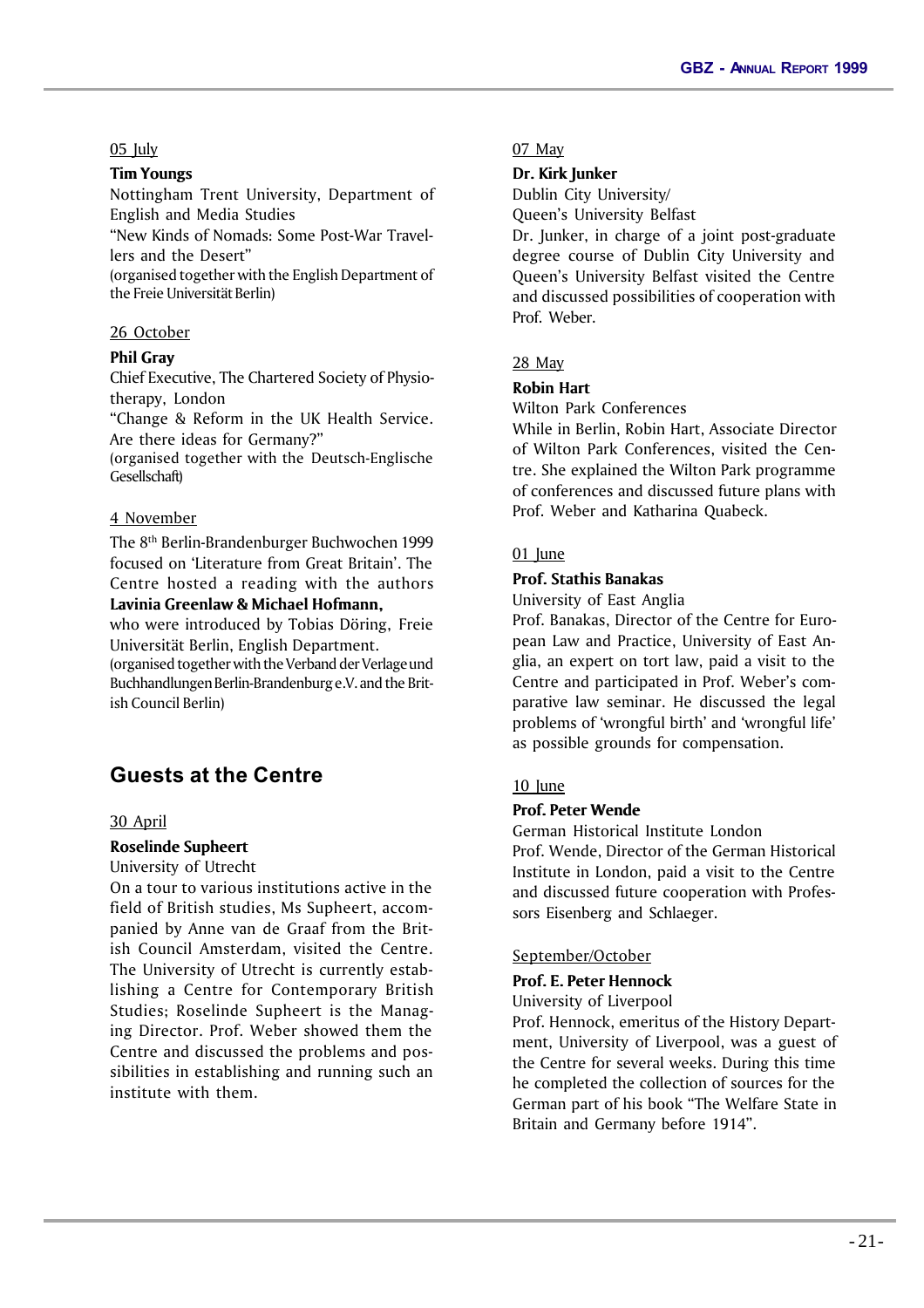

Peter Hennock

#### November

**Dr. Christine Barker**

University of Dundee

Dr. Barker returned to Berlin to continue discussing the Centre's research project on comparative charity law and to do some research for her part of the project, the special privileges of religious bodies in charity law. She also attended the annual conference of the European Foundation Centre in Berlin.

#### **Mark Brayne**

#### BBC World Service

Mr Brayne visited the Centre to talk with Prof. Schlaeger about possible internships, and to give a lecture to our M.B.S. students on "The Life and Sufferings of a Foreign Correspondent".

#### **Prof. Dr. David Westbury**

University of Birmingham

Prof. Westbury, Vice-Principal of the University of Birmingham, was invited by the DAAD to spend five days in Berlin. During his stay he also visited the Centre, informed himself about its activities and discussed possibilities of cooperation with Prof. Schlaeger.

#### **Prof. Dr. Charles Jeffery**

Institute for German Studies, University of Birmingham

Prof. Jeffery was the first external lecturer to help with our teaching programme. He taught a one-week seminar on "Britain and the European Union since Maastricht".

# **Sponsorship Projects of the Centre for British Studies**

The Centre for British Studies has developed a range of projects to attract sponsors who are willing to support its teaching and research, and to strengthen its position as a forum for lectures, seminars and conferences on topics central to Germany, Britain and Europe. These projects will not only benefit the Centre's own students but will also be useful to scholars and academics from other institutions, and to the general public.

In 1999 the following projects were either fully or partly realised:

#### **Fellowships and Lectureship Programmes**

This programme will ensure the contribution of lecturers and practitioners from Britain to the Centre's British Studies Course. It is kindly supported with donations by Readymix AG für Beteiligungen and the British Council.

#### **Student Attachments Support Fund**

The Dresdner Bank AG supports the Centre with a generous contribution in offering to some of its students a travel grant for their three-months attachment with an organisation or a firm in Britain.

#### **Britain on Film**

In 1999, the Centre was able to begin building up its video collection. British films and TV programmes ranging from comedy, social realist film, documentary, costume drama and literary adaptations to avant-garde films are now available for teaching and research purposes at the Centre's reference unit in Jägerstraße. The video collection will be accompanied by a hypertext catalogue allowing cross-referencing and keyword research, as well as by an archive of printed background material on directors, actors, historical periods, reception history etc.

#### **PC Workplaces**

Thanks to a donation of ten desktop computers and four laser printers which were given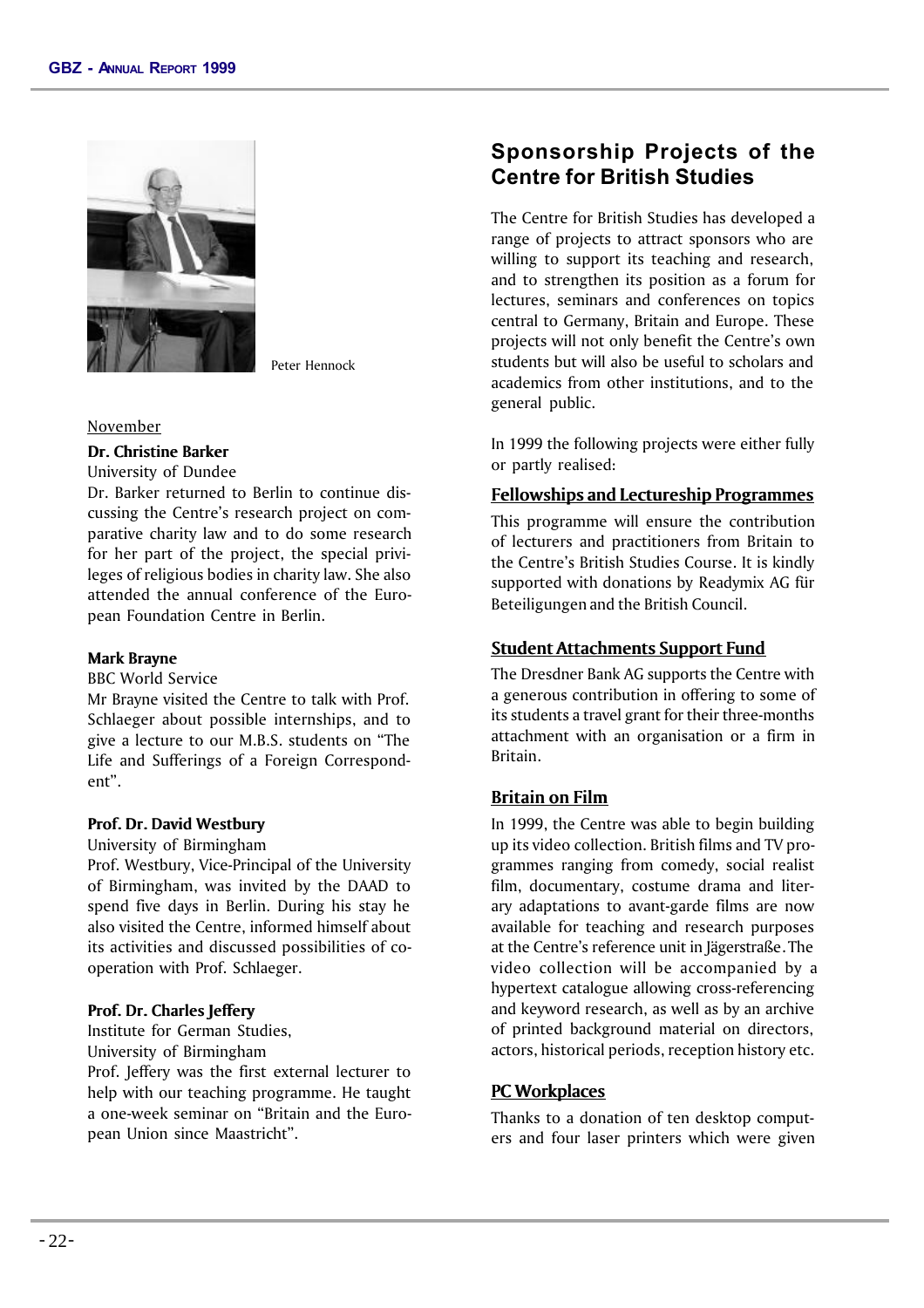to the Centre by the Bankgesellschaft Berlin, the Centre is now able to establish a fully equipped IT network of ten computer workplaces for our own students and guests at the Centre. We supplied these used – but far from useless – machines with an additional CD-ROM drive and a LAN-card in order to give our users full access to the Internet, to the university's services, the OPACs, the Centre's own CD-ROM library and our printing facilities.

Funding permitting, the following projects are also ready to go ahead:

## **British Studies Library**

The Centre is planning to extend its library into a central institution for research in and teaching of British Studies in Berlin and the whole of Germany. It will thus be able to support any academic research into British themes, while also providing broad information of general interest to members of the public.

## **"Gateway to Britain"**

This compendium will give interested individuals and institutions access to relevant knowledge of major aspects of British culture. It will consist of two key components: a CD-ROM containing unique multimedia documentation on Britain, and an accompanying, richly illustrated volume providing the historical background for the CD-ROM data.

## **Britain on the Internet**

The Centre intends to set up a comprehensive German-language website gathering information on Great Britain for the use of academics, journalists and interested members of the public. This online information service will provide a kind of networked compendium. Such a fast, cost-effective, and easy-to-handle public Internet archive will enable its users to compile items of information on a particular topic individually and without commercial information services.

The realisation of these projects will be an important step towards establishing the Centre for British Studies in the top ranks of British Studies institutions in Europe.

Further information can be obtained from the Centre.

# **Library**

In 1999 the library of the Centre for British Studies continued to be expanded, thus guaranteeing excellent up-to-date working and research opportunities. The main library is situated in the August-Boeckh-Haus at Dorotheenstraße 65. An additional reference research unit in Jägerstraße offers a reference library, an extensive microfiche collection and a reading room, with British newspapers and magazines, for the use of all available media.

The university libraries of Berlin and Brandenburg will soon start to work with a new computerized system for library administration, which was installed in July 1999. As it offers an integrated access to the library catalogue, it will make it easier for users to find the books they need. From autumn 1999 onwards, it will not only enable them to search quickly for titles online but also to place an immediate online order in one of the libraries. This means that students will not have to waste precious time searching through all the libraries in Berlin and Brandenburg.

Since the library of the Centre for British Studies is technically and logistically linked to the university library of the Humboldt University, the new system will be introduced at the Centre, so that our students may also profit from these improved facilities.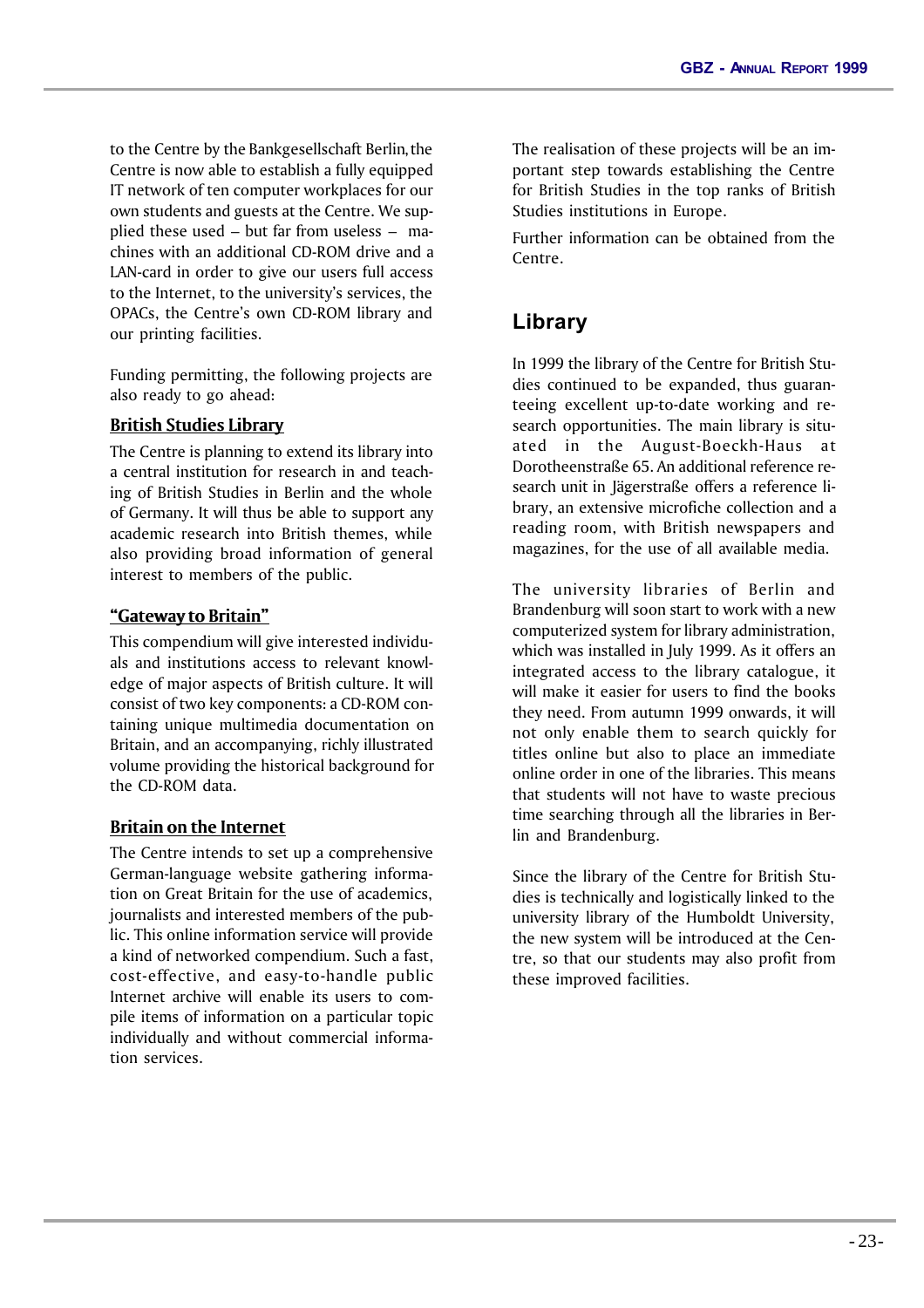## **From our press files:**

# The Union Jack Flies over Humboldt

On Monday 23 students enter the first ever course of British studies in Germany

#### BY CORNELIA DÖRRIES

Germany's very first Postgraduate Master Course in British studies starts this Monday. The students at the Centre for British Studies (CBS) under the roof of Berlin Humboldt University have already arrived there to meet their professors and tutors in the course of the department's welcome week.

For anyone looking for Anglophile clichés - tea-sipping Jane Austen fans gathering beneath a portrait of the Queen - the pioneers of British studies in Berlin are disappointing. They all supposingly have a soft spot for Great Britain, but the only obvious difference to other university classes starting a new semester is the language. They are taught and advised in English only, even though it is nobody's native tongue.

Both staff and students are "freshers", as director Jürgen Schlaeger, a

· Die Welt, 08. Oktober 1999

passionate professor of English literature, pointed out at the welcome rature, pointed out a the ration is a<br>very international blend. 23 students from five different countries have already completed their first university degree. Among them are for example a Chinese economist from Shanghai, a Polish lawyer, an Italian translator and a historian from Germany. They are going to spend the next two semesters here in Berlin, fighting their way<br>through a packed course program that entails compulsory classes on almost everything, from the British legal system and architectural history to literature, economics and media. The course also includes media. The course also includes<br>three months work-experience in<br>Great Britain. Each student will then have to choose a specific field of interest, that can range from media to administration, or from politics to law.

Reasons for attending the courses vary as widely as the students' backgrounds themselves. 24-yearold Fei Wang from China, for instance, has graduated in Internatio-Finance Management and nal wants to acquire the necessary quabification for European-Asian business affairs. Not all of the fresher students do have such concrete reasquaents do nave such control. has worked as a teacher for almost 10 years and just wanted to make an old dream of her's come true: to step out of the daily routine and do something different. These diverse expectations, biographies, academic careers and plans are an exciting mixture, that make the first British Studies class an experiment for everybody, as the law professor from CBS, Helmut Weber, said.

British Studies was initiated by British Studies was implificians.<br>both academics and politicians.<br>After the withdrawal of the British

forces in the first half of the decade, Berlin seemed to lose a good deal of its Anglo-Saxon identity. The link that had been established between Berlin and Great Britain was to be kept, but on a non-military basis. With the support of Britary basis, with the supportions.<br>tish and German politicians.<br>among them the then British ambassador in Berlin, tough Lady Rosemary Spencer, and university academics from both sides of the channel, the Centre for British Studies was opened in 1995, with Prince Charles among its most prominent visitors.

minent visitors.<br>Until Monday the students are<br>being guided through libraries.<br>computer labs and the notorious welcome-to-university-bureaucracy. And gradually they will be getting to know each other during the lunch-breaks at the CBS cafeteria. lunch-breaks at the CBS cafeteria,<br>sipping tea. It is Lipton's "Broken<br>English."

For further articles please see: **http://www2.rz.hu-berlin.de/gbz/press.htm**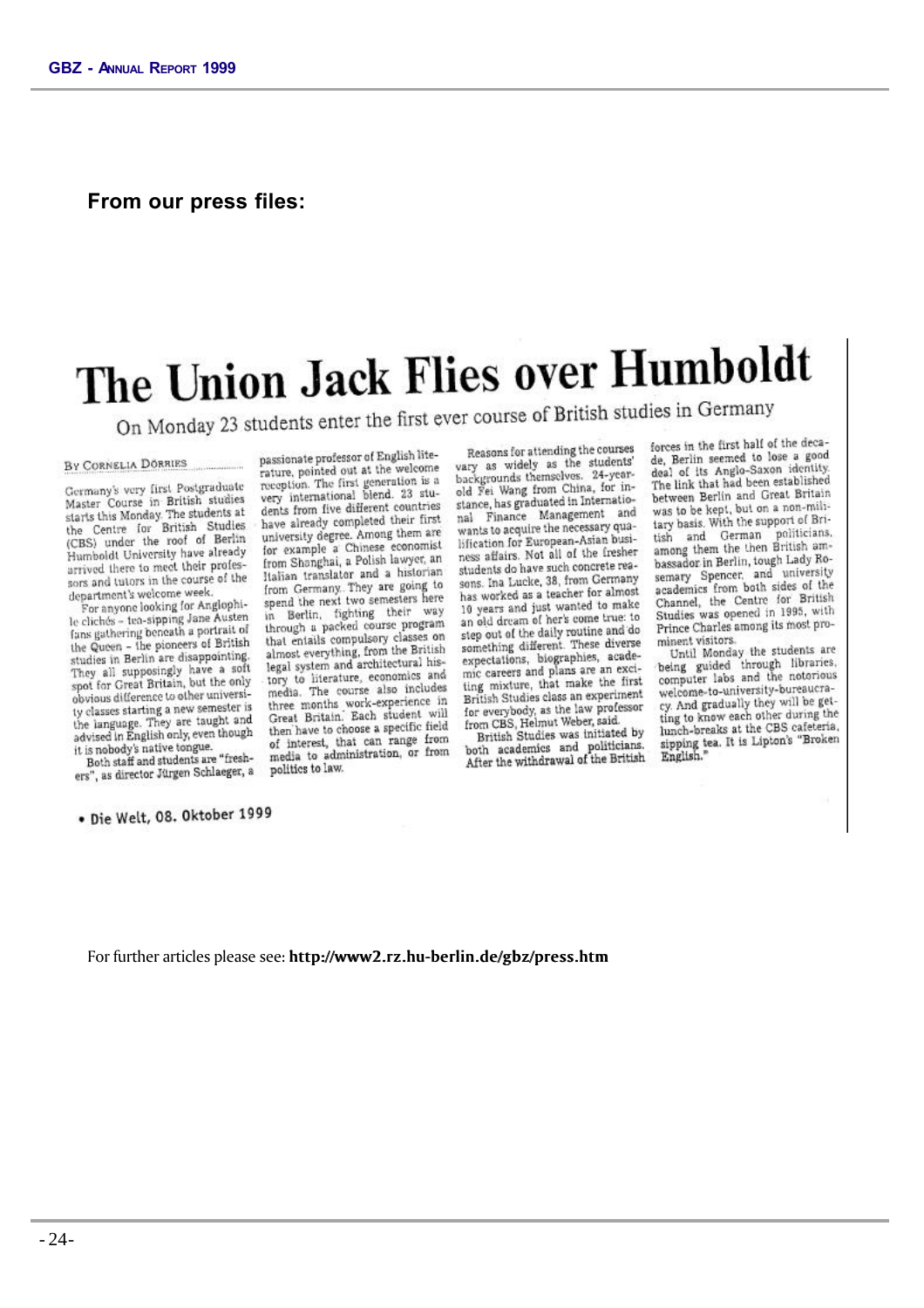The Centre would like to thank

**Readymix AG für Beteiligungen The British Council Dresdner Bank**

**Bankgesellschaft Berlin**

for their generous support in 1999.